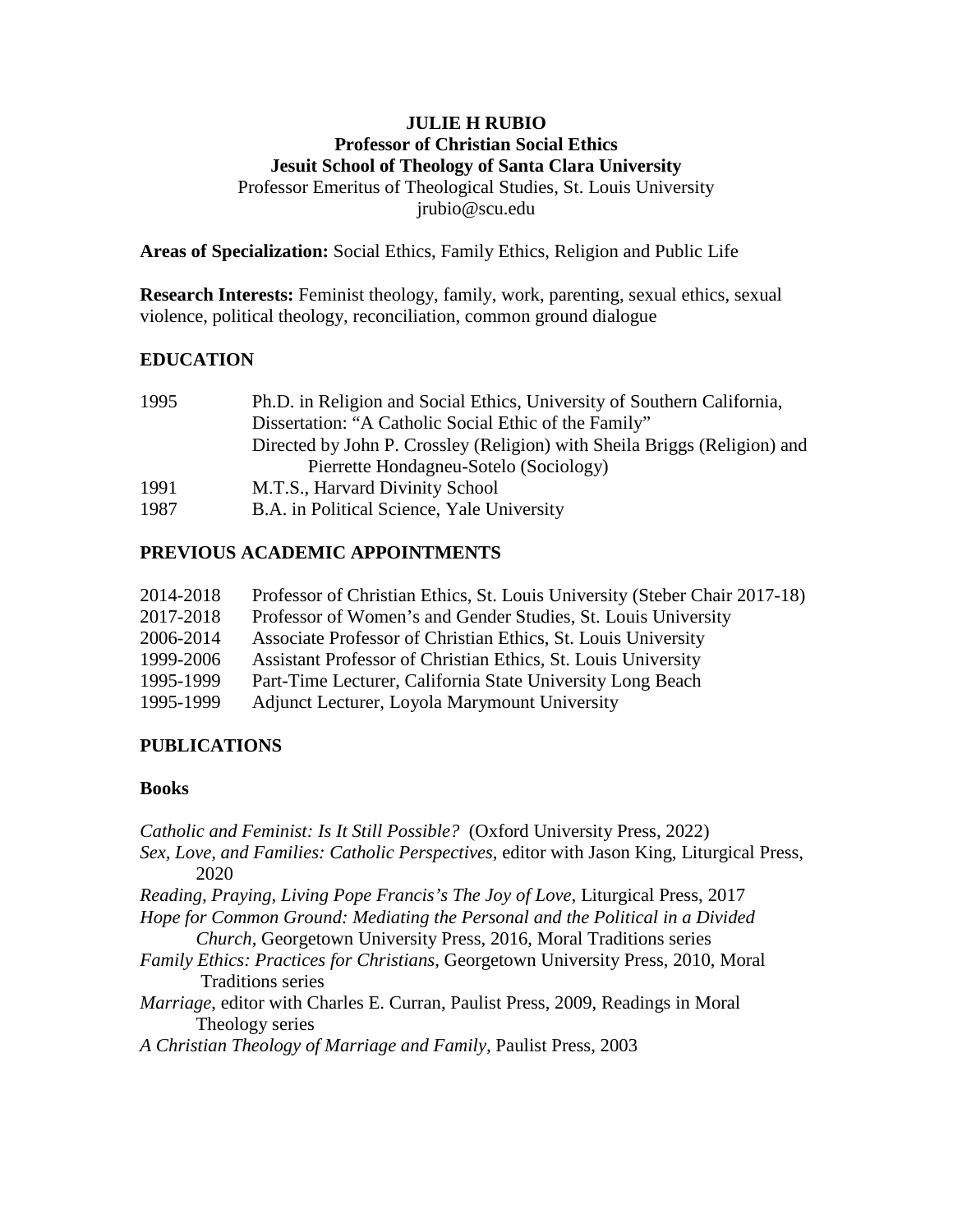#### **Articles in Peer-Reviewed Journals**

"Masculinity and Sexual Abuse in the Church," *Concilium*, 2020/2, 118-127.

- "Theology of Family Today: Contemporary Struggles and Future Promise," *Irish Theological Quarterly* 85.3, 2020, 1-18.
- "#MeToo, #ChurchToo: A Catholic Social Ethics Response to Sexual Violence," *Journal of Catholic Social Thought* 16.2, 2019, 1-18.
- "Sex, Gender, and Revolution: Where Was Theology?," *Annual of College Theology Society* 64, 2018, 63-83.
- "Four Reflection on Pastoral Approaches," *American Catholic Studies* 129:4, 2018, 1- 21. With Mark S. Massa, Mark S. Latkovik, and Leslie Woodcock Tentler.
- "Cooperation with Evil Reconsidered: The Moral Duty of Resistance," *Theological Studies* 78.1, 2017, 96-120.
- "The Reach and Limits of the Francis Effect," *Horizons* 42.2, 2015, 403-408.
- "Family Ties: A Catholic Response to Donor-Conceived Families," *Journal of Christian Bioethics* 21.2, 2015, 181-98.
- "U.S. Catholic Hopes for the Upcoming Synod on the Family," *INTAMS Review* 20.1 (Special Issue: *Toward the Synods of Bishops 2014 & 2015: A Multi-National Survey and Analysis of Initiatives, Trends, and Perspectives*) 2014, 13-18.
- "Animals, Evil, and Family Meals," *Journal of Catholic Moral Theology* 3.2, 2014, 17- 36.
- "Practicing Faith in Public Life: Beginning with the Local," *Journal of Political Theology* 14.6, 2013, 772-85.
- "Family Ethics: Beyond Sex and Controversy," Notes on Moral Theology, *Theological Studies* 74:1, 2013, 138-61.
- "Jesus, Paul, and Family Values," *Ex Auditu* 28, 2012, 45-69.
- "Just Peacemaking: A Christian Response to Domestic Violence," *INTAMS Review* 17:2, 2011, 138-51.
- "Moral Cooperation with Evil and Social Ethics," *Journal of the Society of Christian Ethics* 31:1, 2011, 103-22.
- "A Familial Vocation Beyond the Family," *CTSA Proceedings* 63, 2008, 71-83.
- "Practicing Sexual Fidelity," *Josephinum Journal of Theology* (Special issue: Sexual Ethics Forty Years after *Humanae Vitae*), 2007, 269-91.
- "Women Scholars in the Society of Christian Ethics: The Impact and Value of Family Care," editor and author, *Journal of the Society of Christian Ethics, 2007*, 31-54.
- "Flannery O'Connor and a Catholic Theology of the Family," *College Theology Society Annual*, 2006, 110-27.
- "Beyond the Liberal-Conservative Divide on Contraception: Wisdom of Practitioners of Natural Family Planning and Artificial Birth Control," *Horizons* 32.2, 2005, 270- 94.
- "Toward a Theology of Children" *INTAMS* (International Academy for Marital Spirituality) *Review*, 2003, 188-99.
- "Three in One Flesh: A Christian Reappraisal of Divorce in Light of Recent Studies" *Journal of the Society of Christian Ethics***,** 2003, 47-70.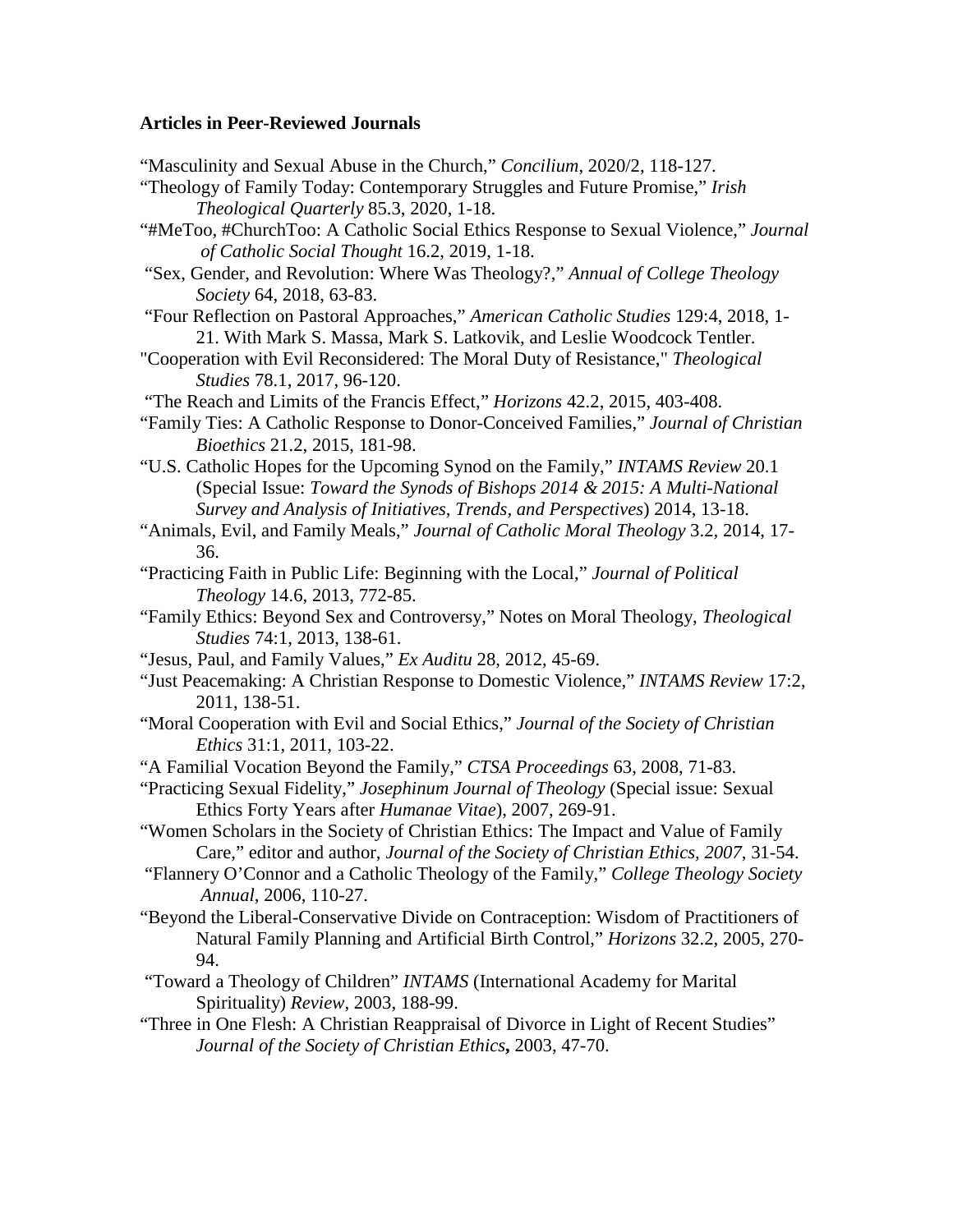- "The Dual Vocation of Christian Parents" *Theological Studies***,** 2002, 786-812. Reprinted in *Readings in Moral Theology No. 15*, eds. Charles E. Curran and Julie Hanlon Rubio (Mahwah, NJ: Paulist, 2009), 178-210.
- "Does Family Conflict with Community?" *Theological Studies*, 1997, 597- 617.

### **Essays in Edited Collections**

- "The Conscience of a Catholic Feminist Educator," in *Conscience and Catholic Education,* ed., David DeCosse and Kevin Baxter (Orbis, 2021) "Clericalism as Structural Sin: The Missing Voices and Bodies of Women," in *Clericalism and Sexuality* ed. Luigi Gioia (Cambridge, 2021). "O desafio de chamar as familîas catolîcas a uma missao social," in *Alegria e Misericordia: A Teologia do Papa Francisco Para as Familias*, ed. Miguel Almeida, 2020, 259-282. "Nurturing Catholic Identity and Promoting Social Change through Family Practices," in *Renewing Catholic Family Life,* ed. Gregory K. Popcak, Our Sunday Visitor, 2020, 95-116. "Introduction," with Jason King, in *Sex, Love, and Families: Catholic Perspectives,* ed. Jason King and Julie Rubio, eds., Liturgical, 2020, 1-8. "Forward," in Carrie Frost, *Maternal Body*: *A Theology of Incarnation from the Christian East,* Paulist, 2019, ix-xi. "Sloth," in *Naming Our Sins: How Recognizing the Seven Deadly Vices Can Renew the Sacrament of Reconciliation*, ed. David Cloutier and Jana Marguerite Bennett, Catholic University Press, 2019, 89-105. (1<sup>st</sup> place for Sacraments, Catholic Press Association) "The Newness of *Amoris Laetitia:* Mercy and Truth, Truth and Mercy," in *Amoris Laetitia: A New Momentum for Moral Formation and Pastoral Practice,* ed., Grant Gallichio and James F. Keenan, Paulist, 2018, 61-69. "Family," in *A Pope Francis Lexicon*, ed. Joshua J. McElwee and Cindy Wooten, Liturgical, 2018, 68-71. "Reflections on This Moment in the Church," in *Polarization in the U.S. Catholic Church: Naming the Wounds, Beginning to Heal,* ed. Mary Ellen Konieczny, Charles C. Camosy and Tricia Bruce, Liturgical, 2016, 11-16. "Practicing Gratuity: A Vision for Families and the Social Order," in *Jesus Christ: The New Face of Social Progress,* ed. Peter Casarella, Eerdmans, 2014, 107-26.
- "Practices of Love and Solidarity: Family Ethics," in *Invitation to Practical Theology: Catholic Voices and Visions,* ed. Claire Wolfteich, Paulist, 2014, 215-33.
- "Virtues of Parenting," in *Virtue and the Moral Life: Theological and Philosophical Perspectives,* ed. Kathryn Getek Soltis and William Werpehowski, Lexington, 2014, 95-112.
- "Ministering to the Unaffiliated: A Challenge for the Church," in *Family's Many Faces*: *La Famille as Pluriel*, ed. Karlijn Demasure, Peeters, 2014, 113-30.
- "Consuming with Compassion," *Religion and Ethics: Issues in 21st Century North America,* ed. Paul Myhre, Anselm, 2013, 201-21.
- "Beyond the Liberal-Conservative Divide on Contraception: Wisdom of Practitioners of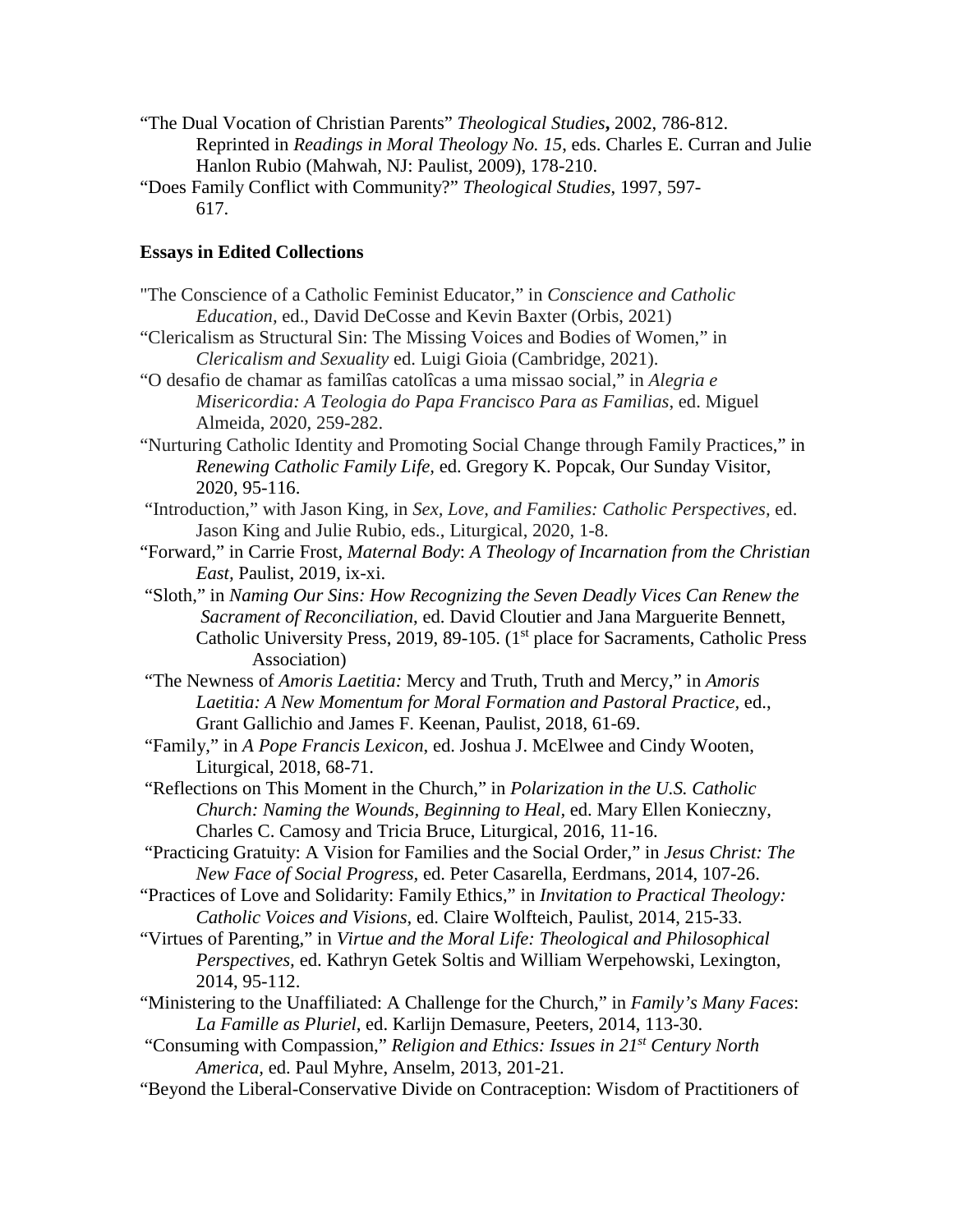Natural Family Planning and Artificial Birth Control," reprinted in *On Moral Medicine: Theological Perspectives in Medical Ethics*, eds. M. Therese Lysaught and Joseph P. Kotva, (Grand Rapids, MI: Eerdmans, 2012), 818-29.

- "Toward a Just Way of Eating," *Green Discipleship: Catholic Theological Ethics and the Environment*, ed. Tobias Winright, ed., Anselm, 2011, 360-78.
- "Intimacy, Reciprocity, and Familial Relations: Marriage for 21<sup>st</sup> Century Christians," in *Catholic Theological Ethics: Past, Present, and Future,* ed., James F. Keenan, Orbis, 2011, 210-23.
- "Self-Gift: The Practice of Sex in Christian Marriage," in *Leaving and Coming Home*, ed., David Cloutier, Eugene, OR: Cascade Books, 2010, 226-49.
- "Praying with Children: Attending to Religious Diversity in Families," in *Children's Voices*: Children's Perspectives in *Ethics, Theology, & Religious Education*, ed., Annemie Dillen and Didier Pollefeyt, Leuven: Peeters, 2010, 307-28.
- "A Christian Ethic of Child Rearing: Home Schooling as Test Case," in *Gathered for the Journey: Moral Theology from a Catholic Perspective*, ed., David M. McCarthy and M. Theresa Lysaught, SCM/Eerdmans Press, 2007, 260-80.
- **"**Marriage, Family, and the Modern Catholic Mind," in *American Religions and the Family: How Faith Traditions Cope with Modernity and Democracy*, ed., Don S. Browning and David A. Clairmont, Columbia University Press, 2006, 87-103.
- **"**Living the Dual Vocation of Christian Parenting," in *Marriage in the Catholic Tradition: Scripture, Tradition, and Experience*, ed. Todd A. Salzman, Thomas M. Kelly, John J. O'Keefe, Crossroad Press, 2004, 193-200.

#### **Book Reviews**

- Adrian Thatcher, *Gender and Christian Ethics*, *Studies in Christian Ethics* (in process, 2021)
- Todd Salzman and Michael Lawler, *Introduction to Catholic Theological Ethics*, *Horizons* (in press, 2020)
- Susannah Cornwall, *Unfamiliar Theology: Reconceiving Sex, Reproduction, and Generativity*, *INTAMS*: *Marriage, Families, & Spirituality* 24.2, 2018), 284-85.
- Karen V. Guth, *Christian Ethics at the Boundary: Feminism and Theologies of Public Life, Journal of Society of Christian Ethics* 38.2, 2018, 196-97.
- Cathleen Kaveny, *Prophecy Without Contempt: Religious Discourse in the Public Square Horizons* 44.2, 2017, 486-87.
- Meghan J. Clark, *The Vision of Catholic Social Thought: The Virtue of Solidarity and* the *Praxis of Human Rights*, *Journal of Society of Christian Ethics* 36.2, 2016, 227- 29.
- Emily Reimer-Barry, *Catholic Theology of Marriage in an Era of HIV and AIDS, Theological Studies* 77.3*,* 2016, 760-61.
- Marvin Ellison, *Making Love Just*, *Horizons* 43.1, 2016, 226-27.
- Kent Lasnoski, *Vocation to Virtue: Christian Marriage as a Consecrated Life*, *Theological Studies* 76.4, 2015, 896-7.
- Cardinal Walter Kasper, *The Gospel of the Family* and Juan Perez-Soba and Stephen Kampowski, *Gospel of the Family*, *Theological Studies* 76.2, 2015, 279-81.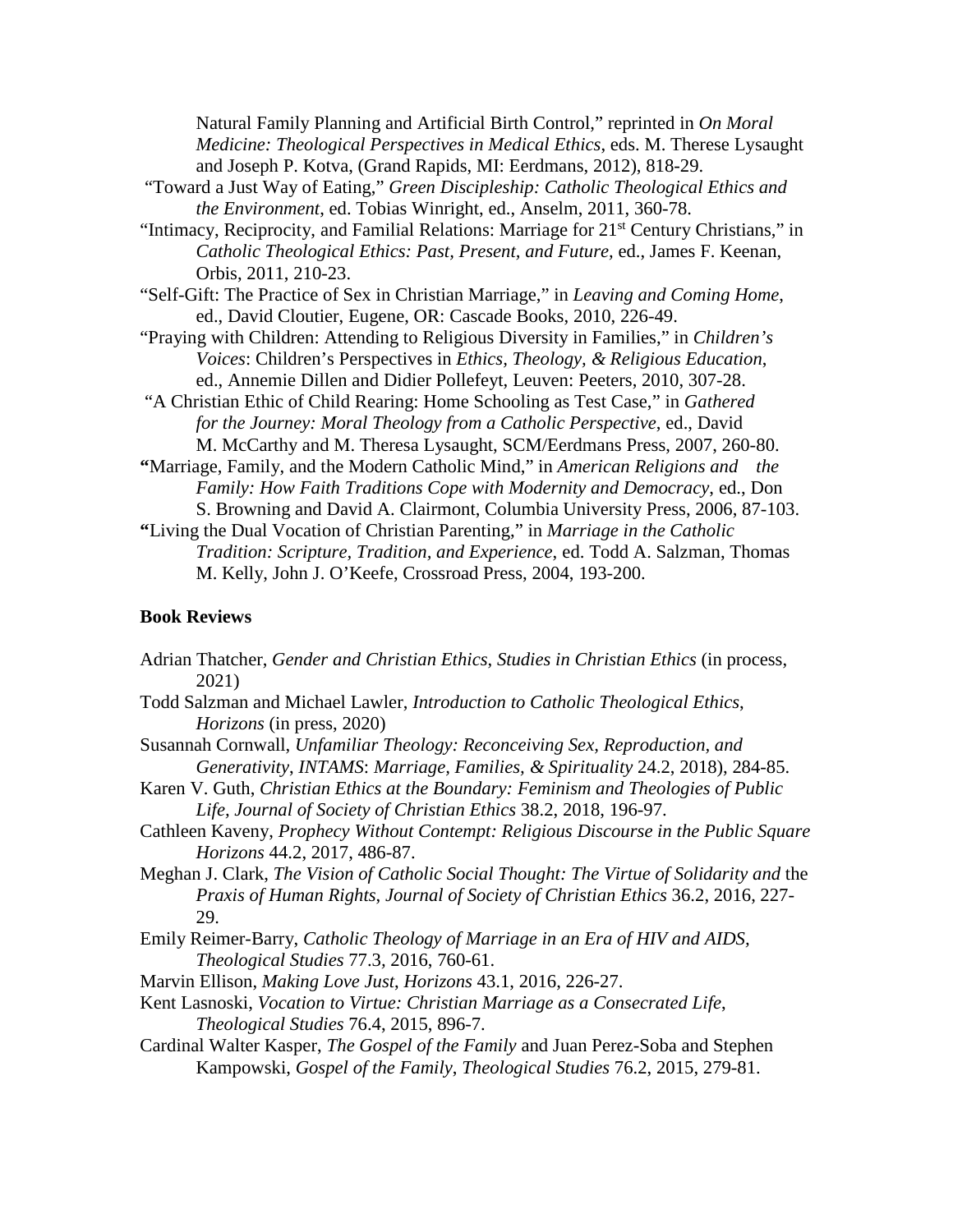- S. Girgis, R. Anderson and R. George, *What is Marriage? Man and Woman: A Defense, Studies in Christian Ethics*, 27.4, 2014, 499-501.
- Aldegonde Brenninkmeijer-Werhahn and Klaus Demmer, eds., *Close to Our Hearts: Personal Reflections on Marriage, Theological Studies*, 2014, 22.
- Charles E. Camosy, *For Love of Animals: Christian Ethics, Consistent Action*, *National Catholic Reporter*, March 28-April 10, 2014, 22.
- Emily R. Gill, *An Argument for Same Sex Marriage: Religious Freedom, Sexual Freedom, and Public Expressions of Civic Equality*, *Theological Studies*, 2013, 1024-26.
- Angela Senander, *Scandal: The Catholic Church and Public Life*, *Theological Studies* 74:2, 2013, 510-12.
- James Davison Hunter, *To Change the World: The Irony, Tragedy, & Possibility of Christianity in the Late Modern World*, *J. of Political Theology* 13.6, 2012, 798- 800.
- Scales, Ptthast, and Oravecz, eds., *The Ethics of the Family*, *INTAMS* 18.1, 2012, 113- 14.
- Mary Doyle Roche, *Children, Consumerism, and the Common Good*, *INTAMS* 18.1, 2012, 127-28.
- Response to Adrian Thatcher's review of my *Family Ethics: Practices for Christians*, *Conversations in Religion and Theology*, 2011, 53-55.
- Donna Freitas, *Sex and the Soul*, *INTAMS*, 2009, 243-44.
- Margaret Farley, *Just Love: A Framework for Christian Sexual Ethics, Horizons*, 2009, 361-62.
- Michael Lawler and Todd Salzman, *The Sexual Person*, *National Catholic Reporter*, Feb. 6, 2009, 3A.
- Brent Waters, *The Family in Christian Social and Political Thought, Theological Studies,* 2008, 945-46.
- David McCarthy, *The Good Life: Genuine Christianity for the Middle Class*, *Horizons,* Spring 2008, 171-72.
- Kent Van Til, Less than *Two Dollars A Day: A Christian View of World Poverty* catholicbooksreview.org, Summer 2007.
- Daniel Hauser, *Marriage and Christian Life: A Theology of Christian Marriage*, *The Thomist*, 2006, 148-51.
- James Keenan, *The Works of Mercy: The Heart of Catholicism* and *Moral Wisdom*, *Theological Studies*, 2005, 938-39.
- Don Browning, *Marriage and Modernization, Theology Today*, 2004.
- James Keenan, ed., *Catholic Ethicists on HIV/AIDS Prevention*, *Horizons*, 2003.
- Charles Curran, *The Catholic Moral Tradition Today*, *Theology Today***,** 2001.
- Adrian Thatcher, *Marriage after Modernity*, *Theological Studies*, 2000.
- Michael Lawler, *Family: American and Christian*, *Theological Studies*, 1998.

#### **Public Theology**

"Seeking Common Ground in the Wake of Covid19," *Explore* December 2020. "In Supporting Civil Unions for Same Sex Couples, Pope Francis Is Moving Catholics Toward a More Expansive Understanding of Family," *[The Conversation](https://theconversation.com/us/ethics)* (Nov. 3,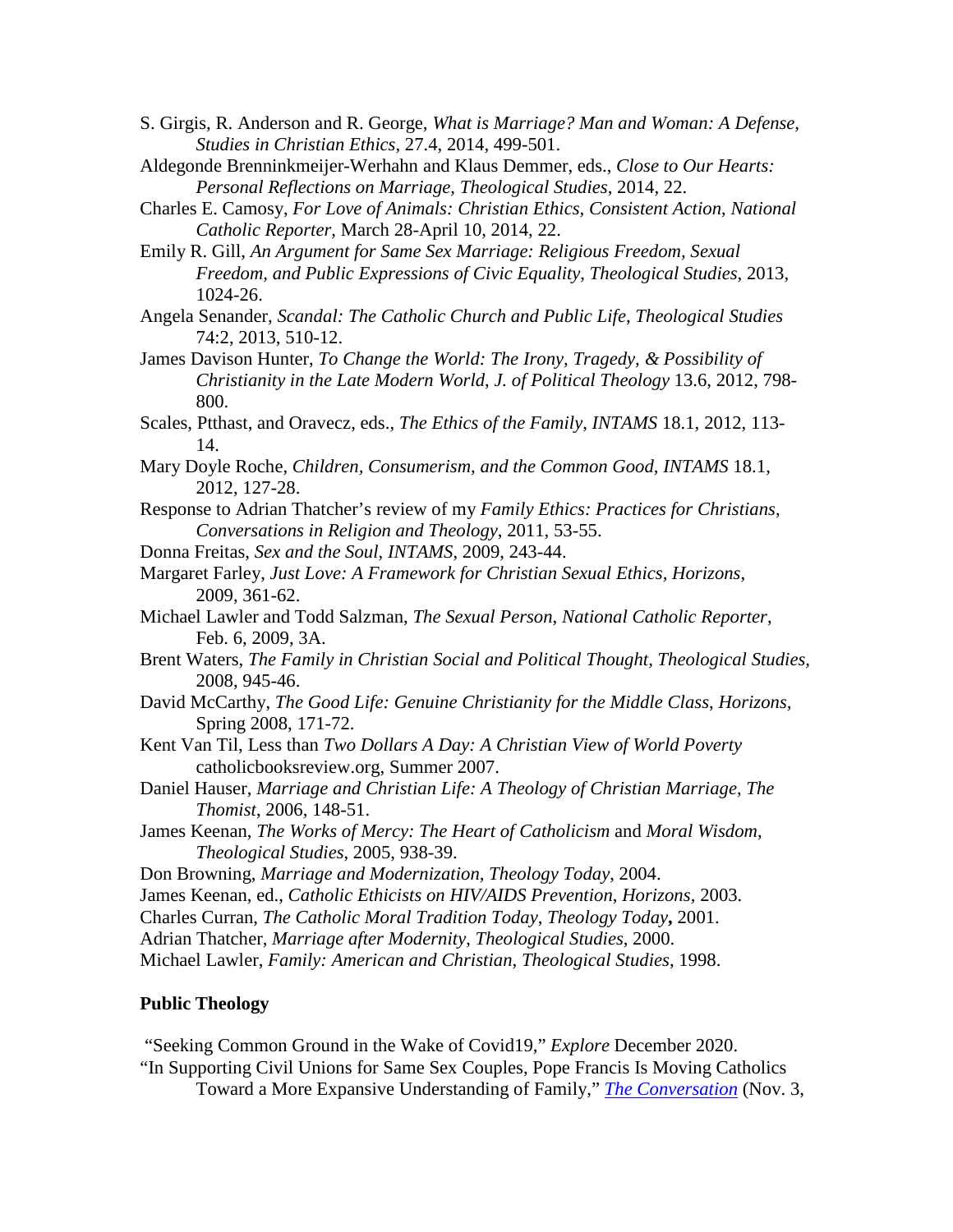2020)

"Seeing Beyond Walls in *Fratelli Tutti*," *[Berkeley Forum](https://berkleycenter.georgetown.edu/responses/seeing-beyond-walls-in-fratelli-tutti-can-catholics-preach-what-they-cannot-do)*, Oct. 27, 2020.

"Workers, Families, and the 2020 Election," *[Catholicmoraltheology.com](https://catholicmoraltheology.com/conscience-at-the-polls-workers-families-and-the-2020-election/?fbclid=IwAR19umgPIn8-7isF5ZNfq8pGvXVWGe43v4xdIlQEsib5sNOvHfXmvI7XBQ8)*, Sept. 3, 2020.

"The Church after Coronavirus: How Our Communities Are Changing," *[National](https://www.ncronline.org/news/parish/church-after-coronavirus-how-our-communities-are-changing)  [Catholic Reporter](https://www.ncronline.org/news/parish/church-after-coronavirus-how-our-communities-are-changing)*, April 1, 2020.

"How to talk to people who aren't taking social distancing seriously," *[America](https://www.americamagazine.org/politics-society/2020/03/27/coronavirus-how-talk-people-arent-taking-social-distancing-seriously)*, March 30, 2020.

"Belonging, Sacrifice, and COVID-19," *[Catholicmoraltheology.com](https://catholicmoraltheology.com/belonging-sacrifice-and-covid19/)*, March 23, 2020.

"Sex in heaven could shape its place on earth," *[National Catholic Reporter](https://www.ncronline.org/news/opinion/author-makes-case-sex-heaven-could-shape-its-place-earth)*, April 24, 2019.

- "Talking about Sex on a Jesuit Campus," *[Conversations on Jesuit Higher Education](https://static1.squarespace.com/static/56172221e4b0d3605b642f70/t/5c3770da03ce6487ab054013/1547137250707/Conv55web.pdf) 55,* 2019, 45.
- "#ChurchToo: Confronting the Darkness in the Ordinary," Markkula Center for Applied Ethics, SCU, [https://www.scu.edu/ethics/,](https://www.scu.edu/ethics/) Sept. 5, 2018.

"Historical Models: Jesuit Universities as Sanctuaries," *Conversations on Jesuit Higher Education* 52, 2017, 38-39.

"Student Activism Matters: The Parable of Occupy SLU and Its Impact on Racial Justice Dialogue," with Noelle Janak, *Conversations on Jesuit Higher Education* 51, 2017, 12-13.

"Arguing with Dorothy Day," *National Catholic Reporter*,

[https://www.ncronline.org/blogs/ncr-today/arguing-dorothy-day-challenges-my](https://www.ncronline.org/blogs/ncr-today/arguing-dorothy-day-challenges-my-)quest-christian-life, Jan. 16, 2017. Reprinted in *Take and Read: Christian Writers Reflect on Life's Most Influential Books*, ed. Michael Daley and Dianne Bergant, Apocryphile, 2017.

- "Ordinary Families, Holy Families: Looking to the Bible for New Models of Mercy," *[America](http://americamagazine.org/issue/ordinary-holy-families)* (cover story), June 20-27, 2016.
- "The Joy of Love and the Pope of Justice," *[Political Theology](http://www.politicaltheology.com/blog/the-joy-of-love-and-the-pope-of-justice-julie-hanlon-rubio/)*, April 22, 2016
- "Pope Offers Compelling Vision of Love," *[National Catholic Reporter](http://ncronline.org/authors/julie-hanlon-rubio)*, April 19, 2016
- "Pope Francis Has an Unusually Positive View of Sex," Acts of Faith, *[Washington Post](https://www.washingtonpost.com/news/acts-of-faith/wp/2016/04/12/pope-francis-has-an-unusually-positive-view-of-sex/)*, April 12, 2016
- "Internal Forum: A Common Ground Solution for the Divorced and Remarried," *Catholic Moral Theology*, [http://catholicmoraltheology.com/internal-forum-a](http://catholicmoraltheology.com/internal-forum-a-common-ground-solution-for-the-divorced-and-remarried/)[common-ground-solution-for-the-divorced-and-remarried/,](http://catholicmoraltheology.com/internal-forum-a-common-ground-solution-for-the-divorced-and-remarried/) Oct. 22, 2015.
- "Dialogue as Solidarity," *Political Theology Today*, May 8, 2015,

http://www.politicaltheology.com/blog/dialogue-as-solidarity-julie-hanlon-rubio/. "A Hopeful Start," *America*, June 26, 2014,

[http://www.americamagazine.org/issue/family-context.](http://www.americamagazine.org/issue/family-context)

"Honoring Our Mothers in Theology," Catholicmoraltheology.com, May 11, 2014, [http://catholicmoraltheology.com/honoring-our-mothers-in-theology/.](http://catholicmoraltheology.com/honoring-our-mothers-in-theology/)

"Flowers, Weddings, and Cooperation with Evil," Catholicmoraltheology.com, Feb. 24, 2014, [https://catholicmoraltheology.com/flowers-weddings-and-cooperation-with](https://catholicmoraltheology.com/flowers-weddings-and-cooperation-with-)evil/.

- "Can We Talk about Social Mobility?," Catholicmoraltheology.com, Jan. 30, 2014, [https://catholicmoraltheology.com/can-we-talk-about-social-mobility/.](https://catholicmoraltheology.com/can-we-talk-about-social-mobility/)
- "Responding to the Vatican's Survey on the Family," Catholicmoraltheology.com, Jan. 16, 2014, https://catholicmoraltheology.com/author/julie-rubio/page/2/.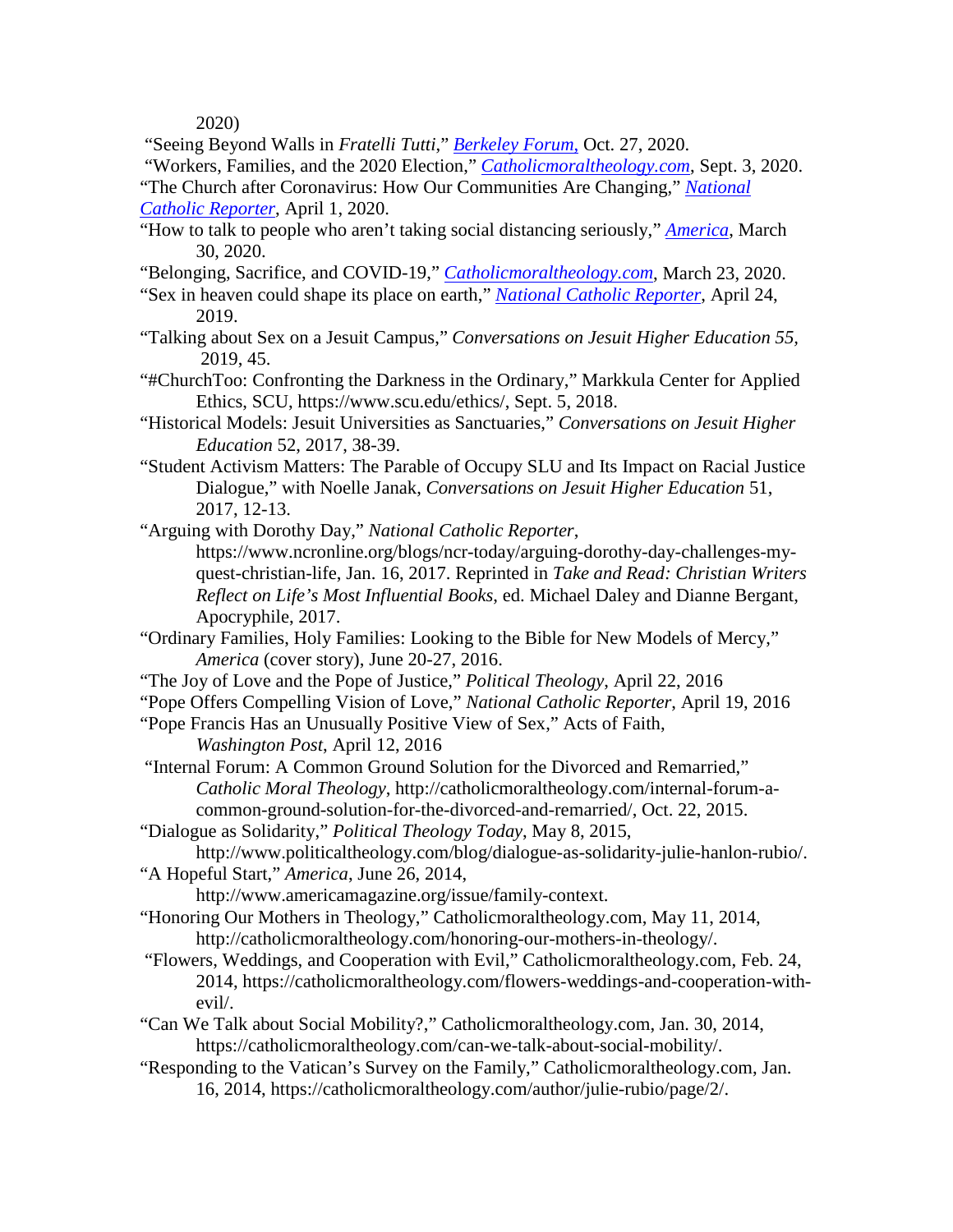"Women in the Church," Catholicmoraltheology.com, Nov. 22, 2013, [http://catholicmoraltheology.com/women-in-the-church/.](http://catholicmoraltheology.com/women-in-the-church/)

"Bernard Cooke and the Sacrament of Human Friendship," Catholicmoraltheology.com, June 1, 2013, [https://catholicmoraltheology.com/bernard-cooke-and-the](https://catholicmoraltheology.com/bernard-cooke-and-the-)sacrament-of-human-friendship/.

"The Feminist Mystique at 50," Catholicmoraltheology.com, Feb. 21, 2013, [https://catholicmoraltheology.com/the-feminine-mystique-at-50/.](https://catholicmoraltheology.com/the-feminine-mystique-at-50/)

"Are We Ready for a New Conversation on Marriage?," Catholicmoraltheology.com, Jan. 30, 2013, [https://catholicmoraltheology.com/are-we-ready-for-a-new](https://catholicmoraltheology.com/are-we-ready-for-a-new-)conversation-on-marriage/.

"New Things Get Old: Keeping the Spark of Love Alive," Catholicmoraltheology.com, Jan. 17, 2013, [https://catholicmoraltheology.com/new-things-get-old-keeping-the](https://catholicmoraltheology.com/new-things-get-old-keeping-the-)spark-of-love-alive/.

Contributor, *Together for Life,* Ave Maria Press, rev. ed., 2012.

"Remembering John Kavanaugh, S.J.," *National Catholic Reporter,* December 7-20, 2012: 21.

- "Lincoln and the Virtues of Politics," Catholicmoraltheology.com, Nov. 25, 2012, [https://catholicmoraltheology.com/lincoln-and-the-virtues-of-politics/.](https://catholicmoraltheology.com/lincoln-and-the-virtues-of-politics/)
- "A Wide Space for Prudence," Catholicmoraltheology.com, Oct. 15, 2012, https://catholicmoraltheology.com/a-wide-space-for-prudence/.
- "A Missed Opportunity," cover story, "Moral Theology after the Margaret Farley Case," *America*, Sept. 24, 2012, 20-22.
- "When Bishops Are Held Accountable," Catholicmoraltheology.com, Sept. 21, 2012, [https://catholicmoraltheology.com/when-bishops-are-held-accountable/.](https://catholicmoraltheology.com/when-bishops-are-held-accountable/)
- "Symposium on Same Sex Marriage: Evolution?," Catholicmoraltheology.com, May 26, 2012, [https://catholicmoraltheology.com/symposium-on-same-sex-marriage](https://catholicmoraltheology.com/symposium-on-same-sex-marriage-)evolution/.
- "Mother's Day Reflection: Mom Enough?," Catholicmoraltheology.com, May 13, 2012, https://catholicmoraltheology.com/author/julie-rubio/page/6/.

'Authentic, Vulnerable, and Committed,' *U.S. Catholic*, 2012, 14-15.

"Seeking Work-Family Balance at Jesuit Universities," *Conversations,* 2012, 37-38.

"Belonging and Being for Others: A Catholic Vision of Marriage," *Liguorian*, 2011, 18-21.

# **PROFESSIONAL MEMBERSHIPS**

Society of Christian Ethics Catholic Theological Society of America College Theology Society

# **AWARDS and GRANTS**

Co-Principal Investigator, "Partner Project Grant, Taking Responsibility: Jesuit Educational Institutions Confront the Causes and Legacy of Sexual Abuse, (\$40,000) 2020-

Faculty Research Course Release and Research Grant, SCU, Spring 2021 (\$2000)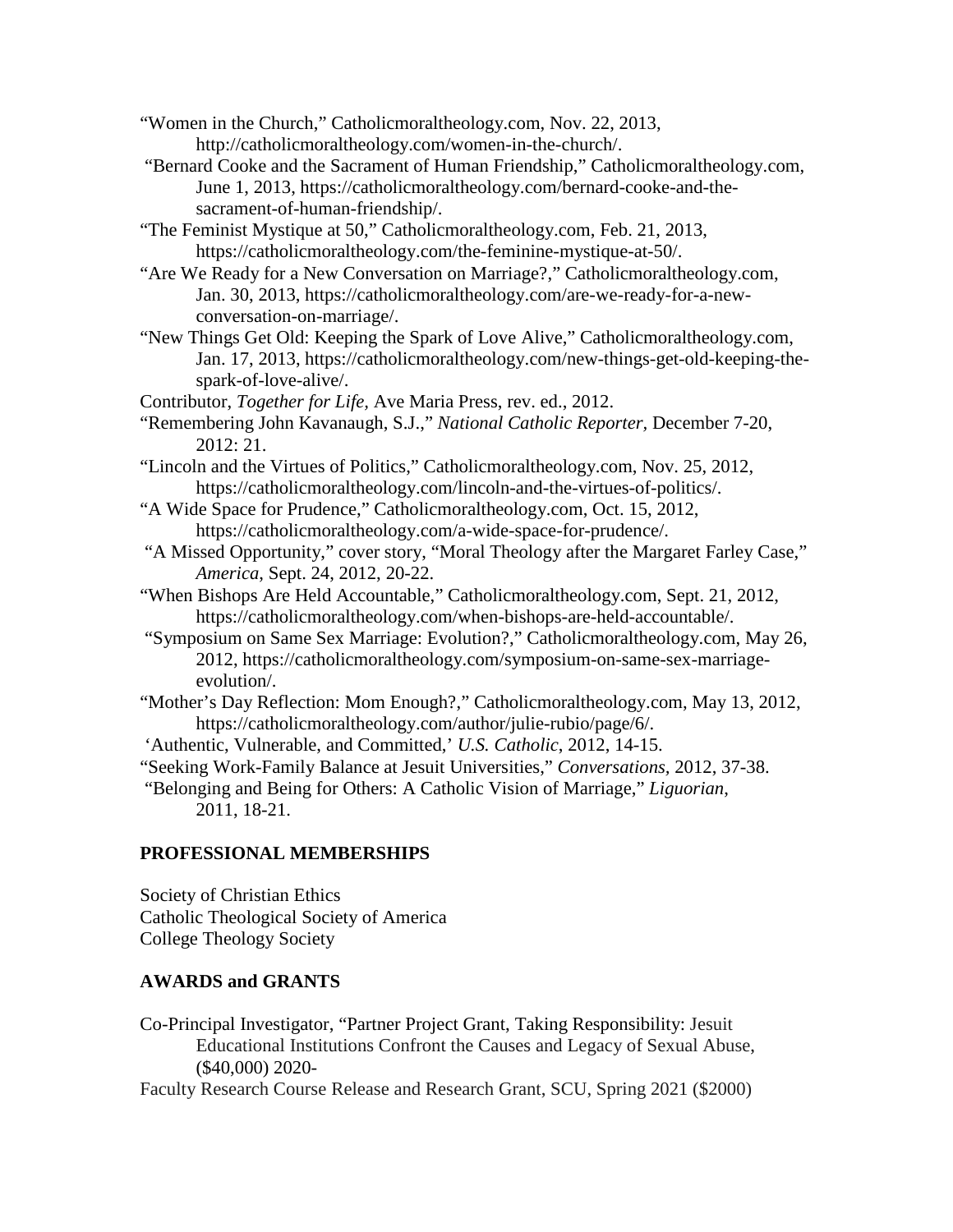Bannan Faculty Fellow, SCU, 2019-2020 (\$6000) Koch Grant for Developing Ethics Curricula at JST, 2019-2020 (\$5000) Founders Award, Women's and Gender Studies, SLU, 2018 Faculty Excellence Award, SLU Student Government Association 2018 Catholic Press Association Award 2017, *Hope for Common Ground* (Faithful Citizenship) Annual Book Award, College Theology Society 2017, *Hope for Common Ground* Outstanding Teaching Award, Women's and Gender Studies, SLU 2016 Catholic Press Association Award 2011, *Family Ethics: Practices for Christians*  (Marriage and Family Life) Faculty Excellence Award SLU Student Government Association 2007 Catholic Press Association Award 2004, *A Christian Theology of Marriage and Family*  (Marriage and Family Life) Faculty Excellence Award SLU Student Government Association 2003 Leonard Dissertation Award USC Department of Religion 1994 U.S.C. Humanities Dean's Fellowship 1991-1995

### **ACADEMIC PRESENTATIONS**

"Confronting Clergy Sexual Abuse: Research and Directions for Change," paper presentation, Catholic Theological Society of America (June 2021)

"Consent, Gender, Sex, and Power," paper presentation, College Theology Society (May 2021)

"Searching for Common Ground and Community in a Polarized World," *Shannon Chair Lecture*, Narareth College, Rochester, NY (April 2021)

- "The Conscience of a Catholic Feminist," Santa Clara University, Santa Clara, CA (Sept. 2020, cancelled due to Covid19)
- "Teaching Social Ethics from the Margins," paper presentation, *Global Theological Initiative*, Vidyajyoti College of Theology, New Delhi, India (July 2020, cancelled due to Covid19)
- "Voting Catholic," public lecture, St. Mary's University, San Antonio, TX, January 15, 2020.

*Boston College Seminar on Priesthood and Ministry*, Boston, MA, Jan. 2-3, 2020.

- "Catholic Theology and Gender Studies in Dialogue," *What is "Nature" Today in Science and Theology,* public panel presentation, Boisi Center for Religion and American Public Life, Boston College, Boston, MA, Oct. 22, 2019.
- "Finding Common Ground in a Polarized World," *Catholic Lecture*, St. John's University, Oct. 21, 2019.
- "Sexual Violence, Gender, and Power: Clergy Sexual Abuse as Case Study," paper presentation, *College Theology Society*, South Bend, IN, May 31, 2019.
- "#MeToo, #ChurchToo: Sexual Violence and Social Sin," public lecture, University of San Francisco, San Francisco, CA, April 26, 2019.
- "AI, Human Dignity, and Social Sin," *Seminar on AI and the Human Person*, Santa Clara University, Santa Clara, CA, April 5, 2019.
- "The Clergy Sexual Abuse Crisis: It's Not about Sex," *Clericalism and Our Contemporary Church Crisis*, Catholic University of America, Washington,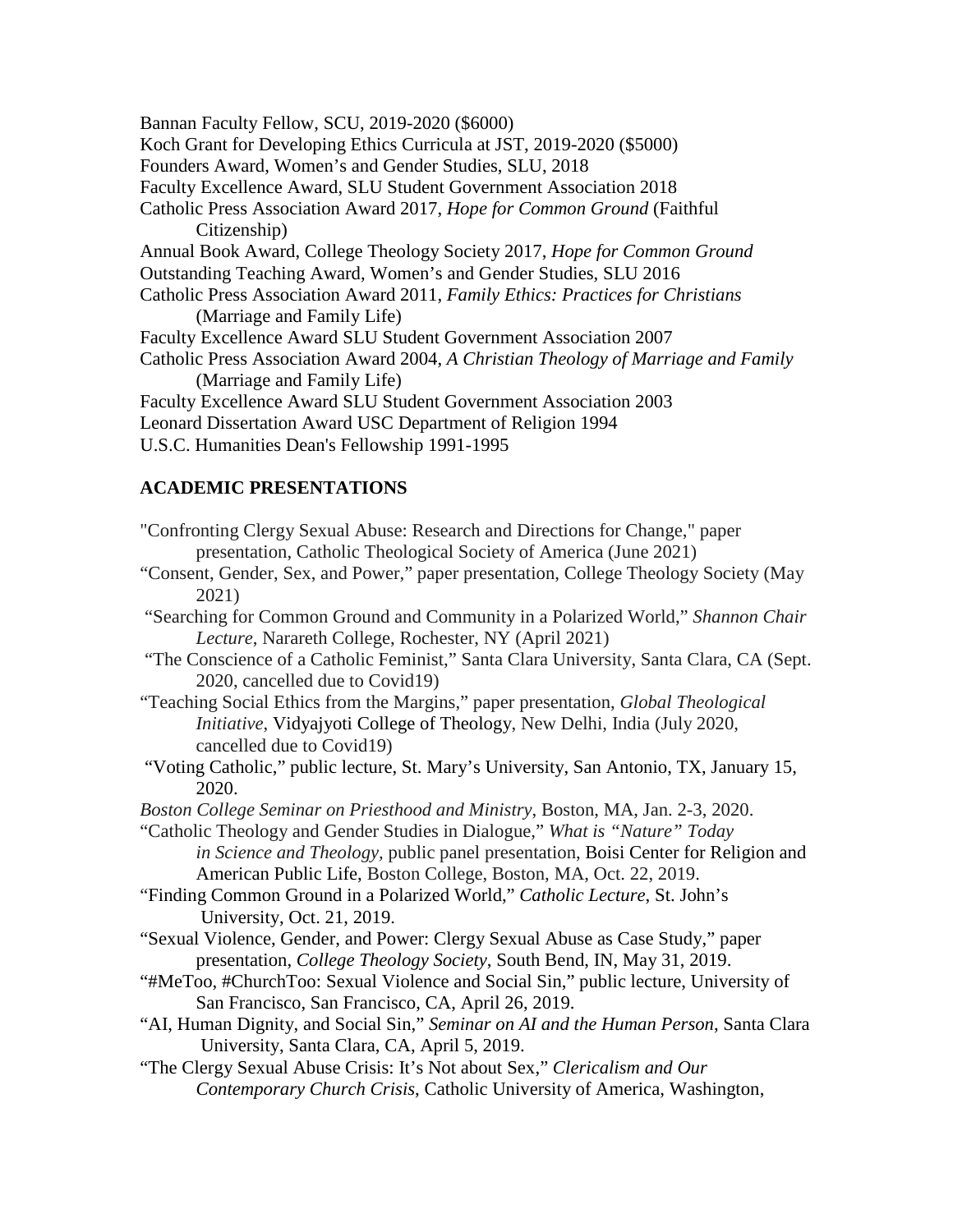D.C., March 26, 2019.

- ""#MeToo, #ChurchToo: Sexual Violence and Social Sin," *Loftus Lecture*, Gannon University, Erie, PA, February 21, 2019.
- "Finding Common Ground in a Polarized World: Possibilities and Perils," *Mission Day,* Loyola Marymount University, Los Angeles, CA, Jan. 24, 2019.

"Catholicism: What's Gender Got to Do with It?" *Mooney Lecture on Church, Religion, and Society,* Fairfield University, Fairfield, CT, Nov. 14, 2018.

- "A Good Death," Christian-Muslim Perspectives on Death, Dying, & Eschatology, annual meeting, *Pacific Coast Theology Society*, Oct. 26, 2018.
- "The Gift and Challenge of *Amoris Laetitia*," *On the Vision of Francis after Five Years as Pope*, Regis University, Denver, CO. Oct. 13, 2018.
- "#MeToo, #ChurchToo: Sexual Violence and Social Justice," *Catholic Social Thought and Women*, Villanova University, Sept. 27, 2018.
- "Responding to Family Violence: The Responsibility and Potential of Global Networks," *A Critical Time for Bridge Building: Catholic Theological Ethics in the World Church Global Conference*, Sarajevo, July 28, 2018.
- "Catholic Theology on the Family Today: How We Got Here, Where We're Headed," plenary, *Walking Together as Families Today*, Pontifical University, Maynooth, Dublin, Ireland, June 19, 2018.
- "Sex, Gender, and Revolution: Where Was Theology?," plenary, *College Theology Society*, St. Catherine's University, St. Paul, MN, May 31, 2018.
- "Hospitality and Inclusion in Catholic Institutions," public lecture, *The Promise of Diversity and the Scandal of Prejudice*, Cabrini University, Philadelphia, PA April 9, 2018.
- "Five Years of Francis's Papacy: Prospects for Peace, the Poor, and the Environment," panel, *University of Notre Dame*, South Bend, IN, April 3, 2018.
- "What Does It Mean to be Pro-Life?," public lecture, *Hank Center for Catholic Intellectual Heritage,* Loyola Chicago, Chicago, IL, March 21, 2018.
- "The Novelty of *Amoris Laetita* for Priests and Laity," *Amoris Laetitia*: A New Momentum for Moral Formation and Pastoral Practice, *seminar, Jesuit Institute at Boston College*, Boston, MA, Oct. 5, 2017.
- "Dare We Hope for Common Ground?," *Deitchmann Family Lecture on Religion and Modernity,* McFarland Center, College of the Holy Cross, Worcester, MA, Oct. 4, 2017.
- "Can We Talk?: Catholics, Politics, and the Search for Common Ground," *Montesinos Lecture*, Aquinas Institute, St. Louis, MO, Sept. 24, 2017.
- "Diversity and Inclusion as Core Values in Catholic Institutions," *Land O' Lakes Symposium*, St. Louis University, St. Louis, MO, Sept. 22, 2017.
- "Families, Love and Justice in the Era of Pope Francis," public lecture, *St. Catherine of Siena Center*, Dominican University, Chicago, IL, April 19, 2017.
- "An Incarnational View of Diversity," keynote and "Welcoming and Meeting the Needs of LGBTQ Students within a Vibrant Catholic Identity," *Association of Catholic Colleges and University*, Washington, DC, Jan. 29, 2017.
- "Families, Love, and Justice: The Vision of Pope Francis," public lecture, *St. Jerome's University,* Waterloo, Ontario, Oct. 28, 2016.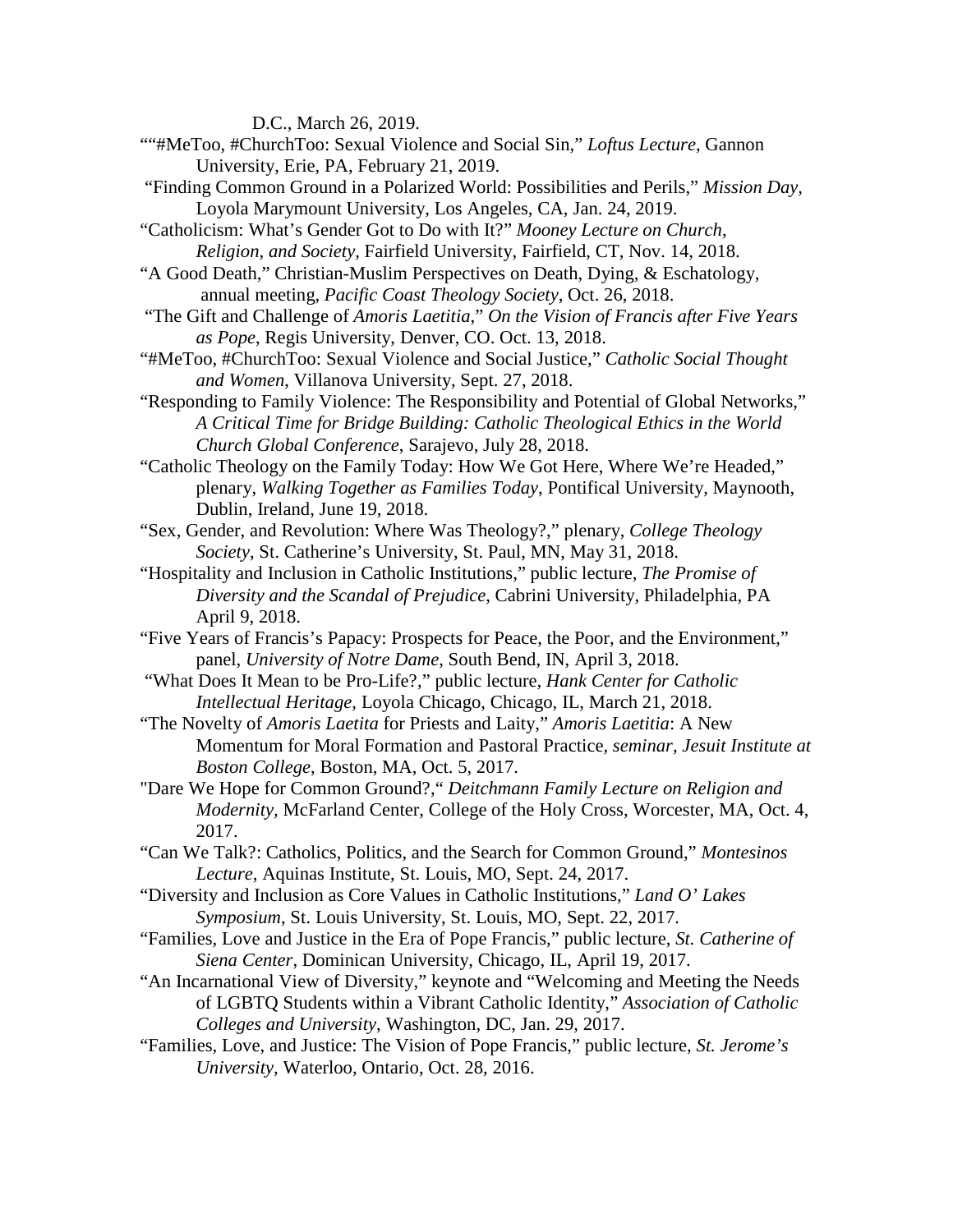- "Faithful Citizenship in the Midst of Polarized Politics," public lecture, *Providence College*, Providence, RI, Oct. 18, 2016.
- "Can We Talk? Catholics, Politics, and the Search for Common Ground," public lecture, St. Mary's University, South Bend, IN, Sept. 27, 2016.
- "Justice, Fidelity, and Mercy: A Feminist Appraisal of Family Violence," Catholic Theological Society of America, San Juan, Puerto Rico, June 11, 2016.
- "Catholic Reflections on Indissolubility," public lecture, Huffington Ecumenical Institute, Loyola Marymount University, Los Angeles, CA, March 12, 2016.
- "The Future of the Family in Catholic Life and Teaching," public lecture, St. Michael's University, Colchester, VT, Feb. 9, 2016.
- "Justice in the Home: Cultivating Practices of Love and Solidarity," public lecture, John Carroll University, Oct. 27, 2015.
- "Toward Better Conversation on Marriage," Catholic Conversation Project, Boston, MA, August 10, 2015.
- "Cooperation with Wrongdoing in the Manuals of Moral Theology," Catholic Theological Society of America, Milwaukee, WI, June 13, 2015.
- "Reflections after the Synod," College Theology Society, Portland, OR, May 30, 2015.
- "Polarization in the Church: Naming the Wounds, Beginning to Heal," plenary/public lecture, University of Notre Dame, April 27, 2015.
- "Are Catholics Saying Anything New about Marriage and Family?," McNulty Lecture, Niagara University, April 10, 2015.
- "The Synod on Marriage and Family: Preliminary Ethical Assessments," Society of Christian Ethics, Chicago, IL, January 10, 2015.
- "Family Ties: A Catholic Response to Donor-Conceived Families," College Theology Society, Latrobe, PA, May 30, 2014.
- "Moral Theology and the New Evangelization," meeting of theologians and the USCCB Committee on Doctrine, Catholic University of America, Washington, D.C., March 15, 2014.
- "Passing on the Faith in an Era of Rising 'Nones,'" College Theology Society, Omaha, NE, May 31, 2013.
- "The Unemployment Crisis and a Christian Theology of Work," Society of Christian Ethics, Chicago, IL, Jan. 4, 2013.
- "A Family for Others," public lecture, St. Vincent College, Laboure, PA, Oct. 23, 2012.
- "Faithful Citizenship: A Conversation on Catholics in the Public Square," Carondelet Lecture, Fontbonne College. Louis, MO, Oct. 4, 2012.
- "Poverty Reduction: The Real Potential of a Catholic Third Way,"College Theology Society, San Antonio, TX, June 3, 2012.
- "Virtue and Parenting: Beyond Tiger Moms and Helicopter Dads," public lecture, Villanova University, Philadelphia, PA, Oct. 26, 2011.
- "Just Peacemaking in Christian Marriage," College Theology Society, Iona, NY, June 3, 2011.
- "Family Ethics: Do Local Choices Matter?," Society of Christian Ethics, New Orleans, LA, January 7, 2011.
- "Identity, Reciprocity, and Familial Relations," plenary, Second International Crosscultural International Conference of Catholic Theological Ethicists, Trento, Italy, July 27, 2010.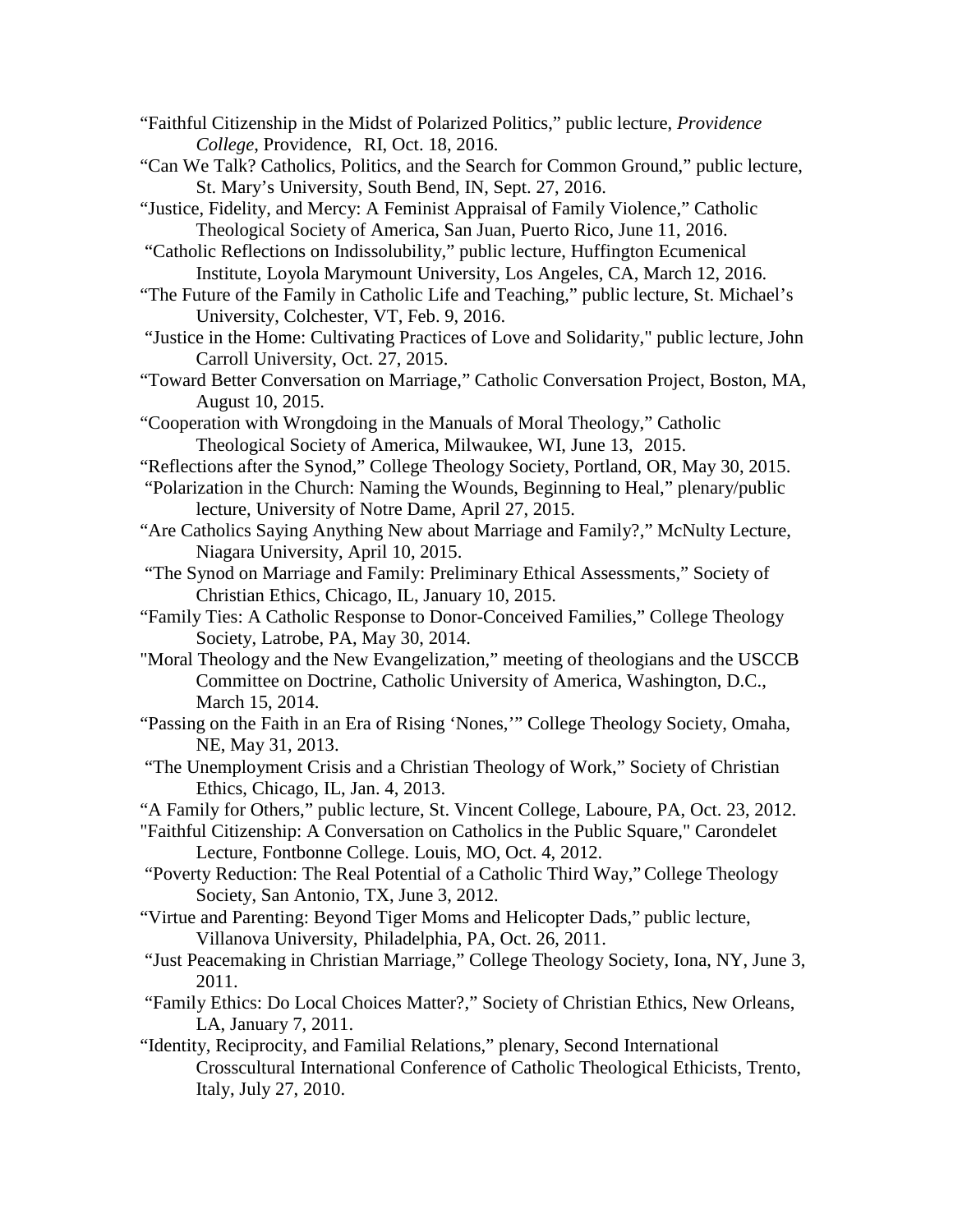- *"*Practicing Gratuity in Family Ethics and Social Ethics," "Tradition *and* Liberation: *Caritas in Veritate* and the New Face of Social Progress," Center for World Catholicism and Intercultural Theology, DePaul University, Chicago, IL, April 21-22, 2010.
- "Moral Cooperation with Evil and Social Ethics," Society of Christian Ethics, San Jose, CA, January 10, 2010.
- "Do Catholics Have Family Values?," annual theology public lecture, University of St. Mary, Leavenworth, KS, Oct. 21, 2009.
- "Toward a Just Way of Eating," College Theology Society, University of Notre Dame, South Bend, IN, May 28, 2009.
- "The Catholic Marriage Liturgy: An Invitation to Communion," plenary, Center for Liturgy, University of Notre Dame, South Bend, IN, June 18, 2008.
- "A Familial Vocation Beyond the Home," plenary, Catholic Theological Society of America, Miami, FL, June 4, 2008.
- "Forty Years after *Humanae Vitae*: Divisions and a Way Forward," public lecture, St. Mary's College, South Bend, IN, April 3, 2008.
- "Sustaining Marriage in the Post-Vatican II Catholic Parish," The Church in the 21st Century Center, Boston College, Boston, MA, September 25, 2007.
- "The Practice of Sex in Christian Marriage," New Wine, New Wineskins, University of Notre Dame, South Bend, IN, July 27, 2007.
- "Praying in Contemporary Christian Families," international experts seminar, University of Leuven, Leuven, Belgium, January 11-13, 2007.
- "Between the Personal and Political: Families as Agents of Social Change," Society of Christian Ethics, Dallas, TX, January 7, 2007.
- "Women's Presence and Absence in the Society of Christian Ethics," Society of Christian Ethics, Dallas, TX January 4, 2007.
- "Marriage as Sacrament and Covenant," Colloquium of Social Scientists and Theologians, sponsored by the USCCB Committee on Marriage and Family Life,

Creighton University, Omaha, NE, October 24-25, 2005.

- "Marriage as Sacrament: Can This Theology Speak to 21<sup>st</sup> Century Families?," public lecture, Gonzaga University, Spokane, WA, October 20, 2005.
- "Why Get Married in a Postmodern World?," public lecture, Mount St. Mary's College, Emmitsburg, MD, April 7, 2005.
- "Beyond the Liberal-Conservative Divide: The Wisdom of Practitioners of Natural Family Planning and Artificial Birth Control" College Theology Society, June 2004.
- "The Cost of Doing Nothing: Universities and Family Leave Policies," Society of Christian Ethics, January 2004.
- "Marriage, Family and the Modern Catholic Mind," "American Religions and the Family: How Faith Traditions Cope with Modernity and Democracy," cosponsored by the Religion, Culture, and Family Project and the Center for the Interdisciplinary Study of Religion, Emory University, Atlanta, GA, March 2003.
- "Sexuality and the Christian Tradition: Why Get Married?," **public lecture**, Boston College, The Church in the  $21<sup>st</sup>$  Century Project, Boston, MA, March 20, 2003.
- "Christian Parents and the Moral Development of Children: Home Schooling as Case Study," Catholic Theological Society of America, June 2002.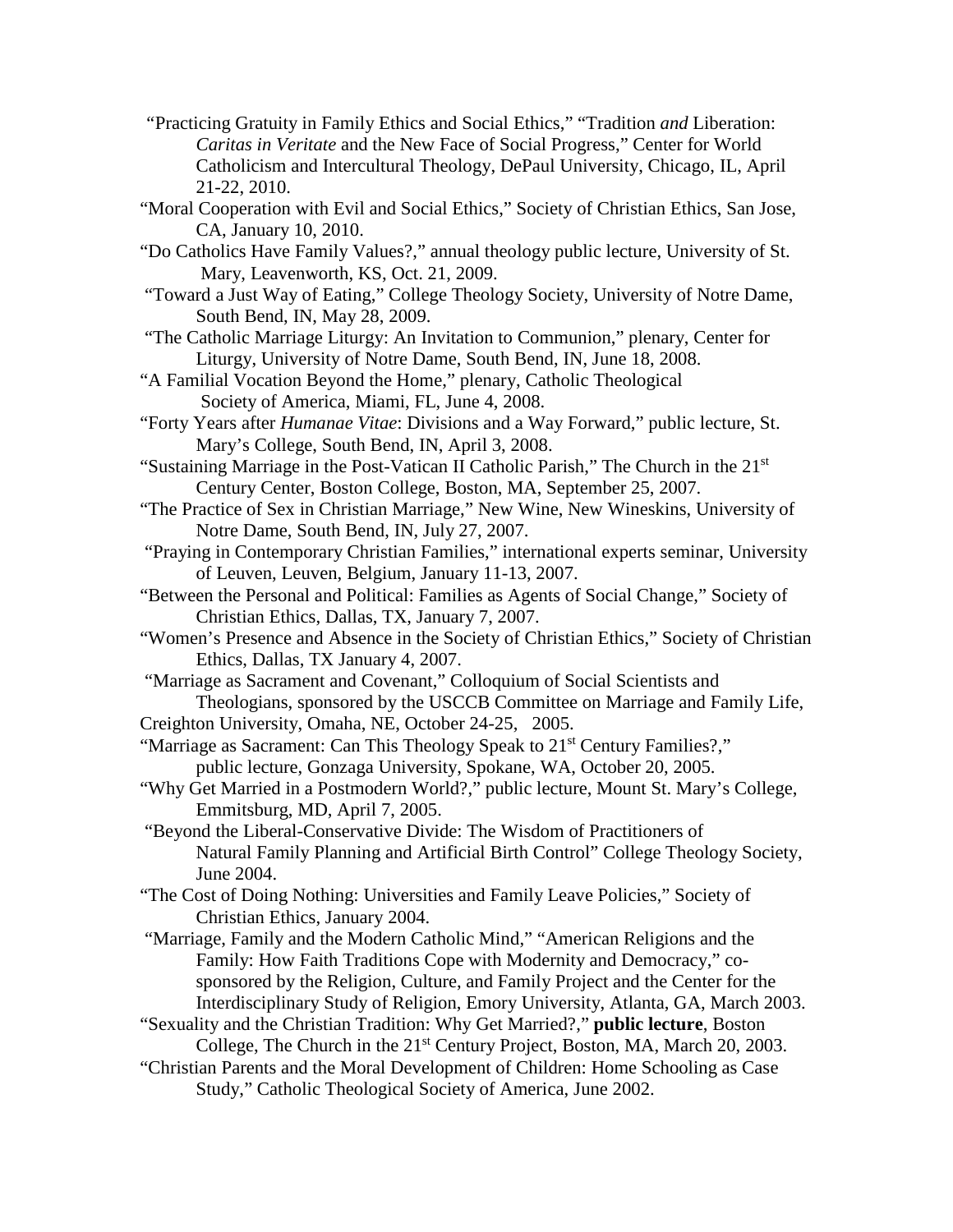"Three in One Flesh:' A Christian Reappraisal of Divorce in Light of Recent Studies," Society of Christian Ethics, January 2002.

"Sinners and Dinners: The Relevance of Jesus' Praxis for the Question of

Exclusion from Christian Family Meals," College Theology Society, June 2001.

- "The Public Vocation of Christian Parents," Catholic Theological Society of America, June 2000.
- "Christian Fathering," St. Louis Moralists annual meeting, St. Louis, MO, February 2000.

"Reintegrating Family and Community," keynote address, Centennial Symposium, College of St. Elizabeth, New Jersey, September 23, 1999.

- "Rough Beasts Slouching Towards Bethlehem: Flannery O'Connor and Human Finitude," Pacific Section**,** Society of Christian Ethics, February 1999.
- "Toward a Christian Ethic of Daycare," Pacific Section**,** Society of Christian Ethics, February 1997.
- "Participation in the Family: The Rights and Duties of Parents and Children," Society of Christian Ethics, January 1997.
- "Searching for Overlap: The Potential for an Integrated Ethic in Catholic Teaching on the Family," Pacific Section**,** Society of Christian Ethics, February 1995.

### **COURSES TAUGHT**

**Graduate:** Christian Social Ethics; Fundamental Moral Theology; Feminist Theology and Ethics; Family Ethics; Faith and Politics; Ethics of Social Reconciliation; Ethics, Economics, and Liberation; Violence, Justice, and Mercy; Christian Theology I

**Undergraduate:** Sex, Gender, and Christian Ethics; Faith and Politics; Social Justice; Good and Evil; Feminist Theology and Ethics; Christian Ethics; Marriage and Family Ethics; Social Justice in Nicaragua (Puleo Immersion Program); Bioethics; Christian Beliefs**;** Theological Foundations

### **CONSULTATION**

Jesuits of the U.S. Central and Southern Province, 2015- St. Louis Catholic Charities Advocacy Board, 2011 Mons. Ricardo Ramirez, C.S.B., "Speaking for Those Who Have No Voice: A Pastoral Letter on Domestic Violence Directed towards Infants and Children," Dec 7, 2005

### **SERVICE**

#### **Professional**

*Academic Societies* **Society of Christian Ethics Board Member** 2006-2009 Families and the Social Order interest group Co-Convener, 2001-2010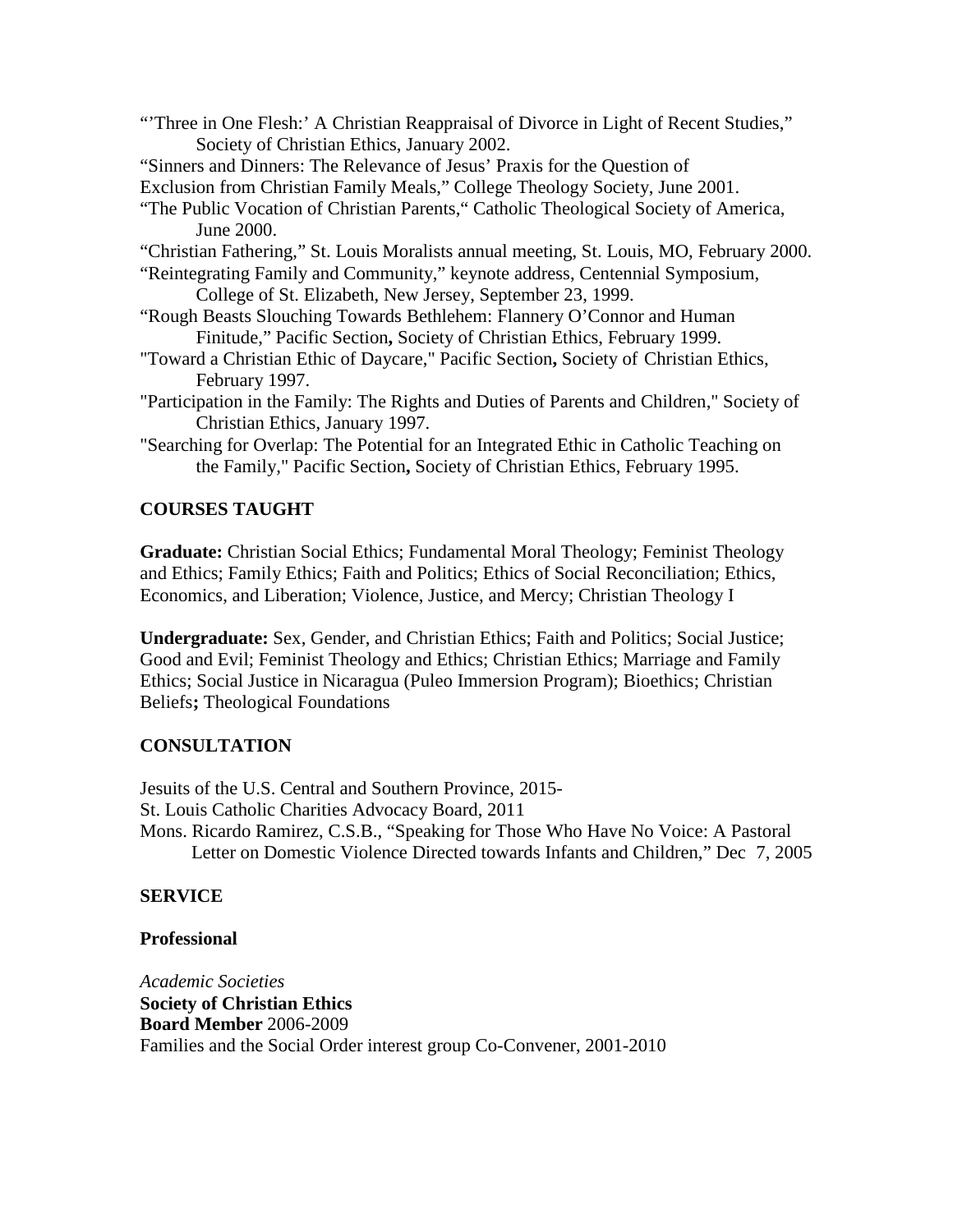**Women's Caucus Co-Convener**, 2002-2005 (Organized a seven-year project on university work-family policies that resulted in publication of a work-family balance guide, a mentoring program, and approval of a best practices document.)

### **College Theology Society**

Co-Convener, Feminisms, Gender, and Theology Section, 2017-2019 **Board member**, 2013-2016 (Co-founder of Monika Hellwig Teaching Award) Represented the CTS at meetings with the **USCCB's Committee on Doctrine**, March 16, 2013, Washington, D.C. and March 15, 2014

### **Catholic Theological Society of America**

**Board Member**, 2018- Ex-officio member, Presidential Commission on Clergy Sexual Abuse, 2018-2019 Administrative Team, Catholic Social Thought, 2015-2016 Planning Team, first CTSA virtual event, "Teaching and Doing Theology in Real Time: Summer 2020 and Black Lives Matter," Nov. 10, 2020

### *Peer Review*

# **Journal Editorial Boards**

*Journal of Catholic Social Thought* 2018- *Horizons* 2017-2020 *Journal of the Society of Christian Ethics* 2013-2016

**Invited Book Proposal/Manuscript/Essay Review**

Journals: *Theological Studies, Journal of Religious Ethics, Studies in Christian Ethics, Journal of Catholic Social Thought, Horizons, Journal of Society of Christian Ethics, Annual of College Theology Society, INTAMS*

Publishing Houses: Oxford University Press*,* Georgetown University Press, T&T Clark **Program Review**

*Lead External Reviewer,* Creighton University Department of Theology, March 2020

# **Jesuit School of Theology of Santa Clara University**

### *Committee Work*

SCU Faculty Senate 2019- JST Executive Committee 2020- JST Thea Bowman Lecture Series Committee 2020- JST Appointment, Rank, and Tenure 2018-2020 SCU Financial Integrity Group, Resilience and Recovery Team Spring 2020 JST Working Group on Clergy Sexual Abuse, Chair 2018-2019 Search Committee, JST Dean 2019

### *Speaking/Facilitating*

Event organizer, interviewer, Maggi Van Dorn of "Deliver Us," JST, Nov 12, 2019 Facilitator, Presentation to the JST Community on Self-Study on Clericalism, Oct. 8, 2019

Facilitator, Day of Lament and Mourning for Clergy Sexual Abuse, Sept.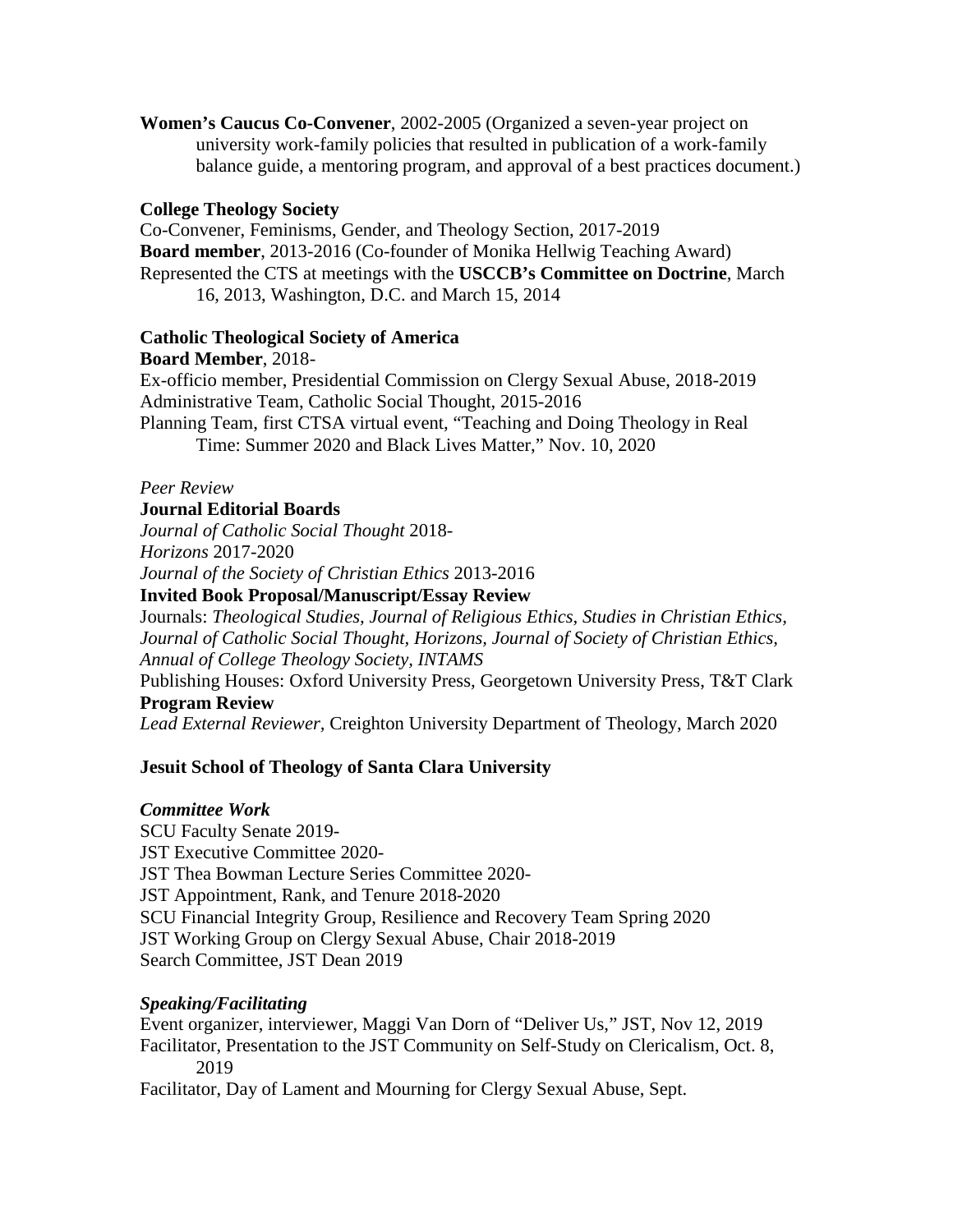18, 2018

Preacher, Tuesday Night Community Mass, Dec. 4, 2018

# **Public/Community**

#### *Boards and Councils*

National Catholic Advisory Council, Biden for President Campaign, 2020 Board Member, *National Catholic Reporter*, 2015-2018 Board Member, Voices of Women, St. Louis, MO, 2014-2016

# *Lectures, Webinars, and Workshops for Catholic Organizations*

### *National*

| "Catholic Reflections after Election 2020," Caruso Catholic Center, University of              |
|------------------------------------------------------------------------------------------------|
| Southern California, Los Angeles, CA, webinar, Nov. 10, 2020.                                  |
| "Integrity and Voting Catholic," Washington University Catholic Student Center,                |
| St. Louis, MO, webinar, Nov. 1, 2020.                                                          |
| "Voting Catholic," St. Louis University Campus Ministry, St. Louis, MO (webinar), Oct.         |
| 21, 2020.                                                                                      |
| "A Catholic Case for Voting the Democratic Ticket," Argument Club for Women, St.               |
| Paul, MN, webinar, Oct. 19, 2020.                                                              |
| "Catholics, Faith, and Politics," St. Thomas More Church, Decatur, GA, webinar,                |
| Aug. 16, 2020.                                                                                 |
| "Preaching Catholic Social Thought in a Polarized Church," Friar Days, Northeastern            |
| Province of Franciscan Friars, Buffalo, Baltimore, and Hartford (March 24, 26,                 |
| April 15, 2020, cancelled due to Covid19)                                                      |
| "Catholic Social Thought and Family Ethics," Ignatian Legacy Fellows Program of                |
| Loyola Chicago, Berkeley, CA, Nov. 12, 2019.                                                   |
| Q&A with students reading Hope for Common Ground in a class for deacons St. Leo's              |
| University, Diocese of Orlando, FL, Aug. 24, 2019 (via Skype)                                  |
| SLUH Men for Life, Leadership Retreat, St. Louis, MO, Aug. 7, 2019 (via Skype)                 |
| "Implementing the Vision of Amoris Laetitia," Archdiocese of Chicago Team for                  |
| Lifelong Learning, Chicago, IL, April 19, 2017.                                                |
| "Toward Common Ground on Poverty and Inequality: The Legacy of Populorum                       |
| Progressio," St. Rita Church, Lenten Lecture Series, Fairfax, CA, March 14,                    |
| 2017                                                                                           |
| "Ministering to Families in the Spirit of the Synod," St. John Vianney Parish, St.             |
| Petersburg, FL, Feb. 20, 2016.                                                                 |
| "Ministering to Families in the Spirit of the Synod," Catholic Information Center, Grand       |
| Rapids, MI, Oct. 21, 2015.                                                                     |
| "Spiritual Practices for Christian Families," Catholic Information Center,                     |
| Grand Rapids, MI, Oct. 20, 2015.                                                               |
| "Ministry to Families in Light of the Synod," 6 <sup>th</sup> Annual Francis De Sales Seminary |
| Lecture, Milwaukee, WI, April 16, 2015.                                                        |
|                                                                                                |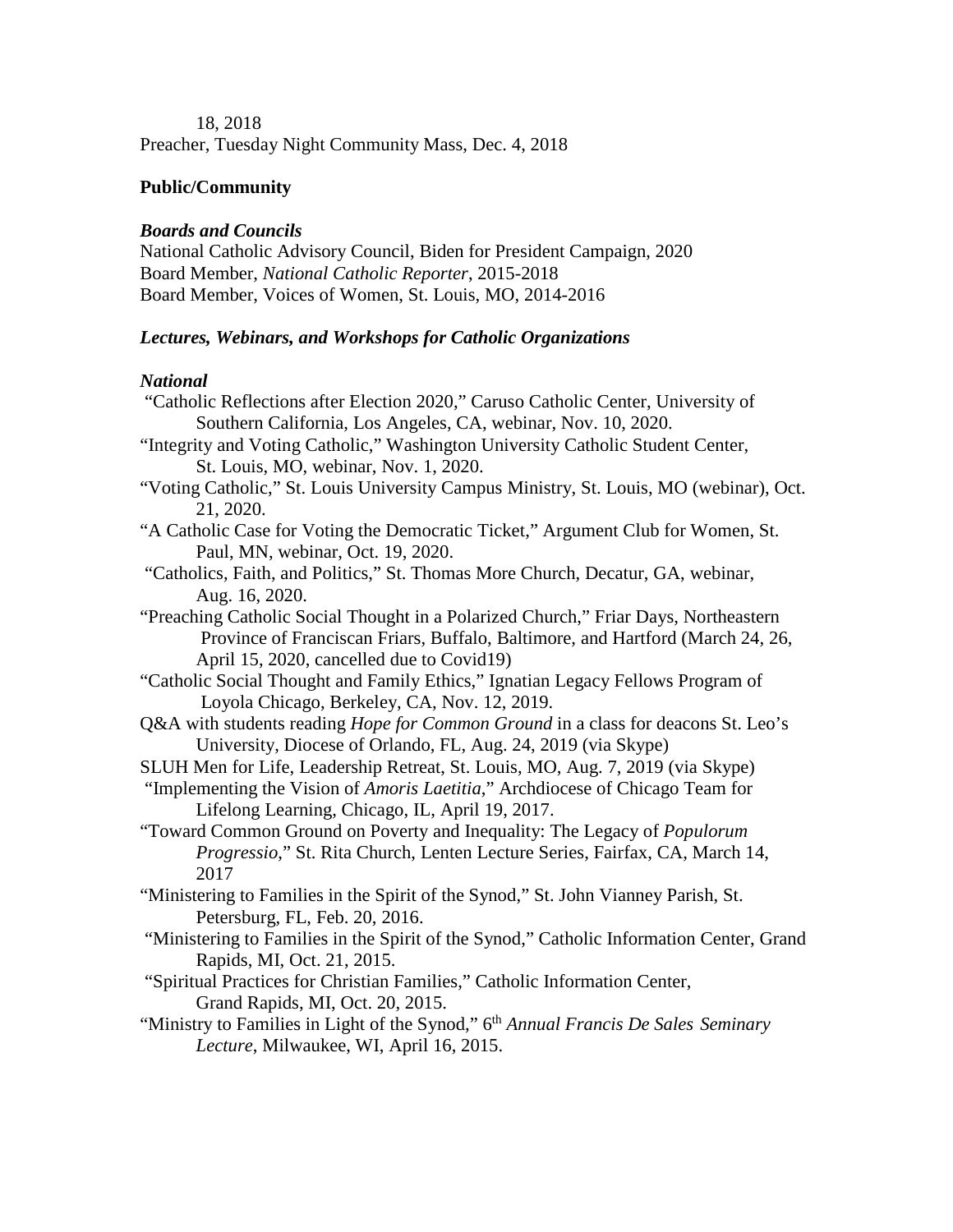"Developments in Moral Theology: How a New Generation of Theologians is Moving Beyond the Liberal-Conservative Divide," *National Conference for Catechetical Leadership***,** St. Louis, MO, May 21, 2014.

"Ministering to Diverse Families in Today's Parish," Series of four talks, **Annual Convocation for Priests** of the *Archdiocese of Santa Fe*, NM, Oct. 17-19, 2011.

- "The Sacrament of Marriage," series of five talks, **Annual Convocation for Priests** of the *Archdiocese of Dubuque*, Iowa, June 20-22, 2011.
- "Christian Family: Artisan of an Evolving Society," keynote address, *World Assembly of the Christian Family Movement*, San Jose, CA, July 29, 2004.

#### *Local*

- "What Does It Mean for a Catholic School to be a Family?," Faculty Retreat, St. Joseph Notre Dame High School, Alameda, CA, Zoom, Jan. 3, 2021.
- "Why Vote?," St. Joan of Arc Parish, San Ramon, CA, Zoom, Oct. 11, 2020.
- "Can We Talk?: Catholics, Politics, and the Search for Common Ground," Women in Conversation, Newman Holy Spirit Parish, Berkeley, CA, Zoom, Sept. 12, 2020.
- "Talking about the Clergy Sexual Abuse Crisis," Meeting of California Catholic Conference Communication Directors, June 11, 2019.
- Facilitator, Town Hall Meeting on Clergy Sexual Abuse Crisis, St. Mary Magdalene Parish, Berkeley, CA, Sept. 12, 2018.
- "The World Meeting of Families in Ireland and Catholic Thinking on the Family Today," St. Ignatius Church, San Francisco, CA, Sept. 9, 2018.
- "Not Okay," Lenten Penance Service, St. Francis Xavier (College) Church, March 16, 2018
- "Seeking Common Ground in a Divided Church," St. Francis Xavier (College) Church Nov. 19, 2017
- "Is It Time to Give Up on Politics? Keynote Address, Issues Day, St. Louis University High School, Nov. 8, 2016
- "Families, Love, and Justice: The Vision of Pope Francis," St. Francis Xavier (College) Church, Sept. 21, 2016
- "Call to Family, Community, and Participation," guest lecture for men preparing to be deacons, Archdiocese of St. Louis, Feb. 25, 2016.
- "Catholics in Politics," St. Matthias Parish, Sept. 28, 2015.
- "Pope Francis in the U.S.," Tap into Theology, St. Francis Xavier Young Adults, Sept. 16, 2015.
- "Faith, Ethics, and Climate Change," Ladue Chapel, January 27, 2015.
- "Pope Francis and the Church: Toward Unity or Division?," St. Margaret of Scotland Parish, Dec. 2, 2014.
- "Christian Responsibility and Politics," Theology on Tap, Sept. 9, 2014.
- "Balancing Work and Family: Beyond Catholic Guilt," St. Margaret of Scotland Parish, Sept. 3, 2013.
- "Conscience: Who's In Charge?," St. Margaret of Scotland Parish, Oct. 2, 2012.
- "Talking to Teens about Sex," Retreat Day, St. Francis Xavier College Church, St. Louis, MO, April 22, 2012.
- "Faith and Food," Theology on Tap at the Royale, Sept. 26, 2010.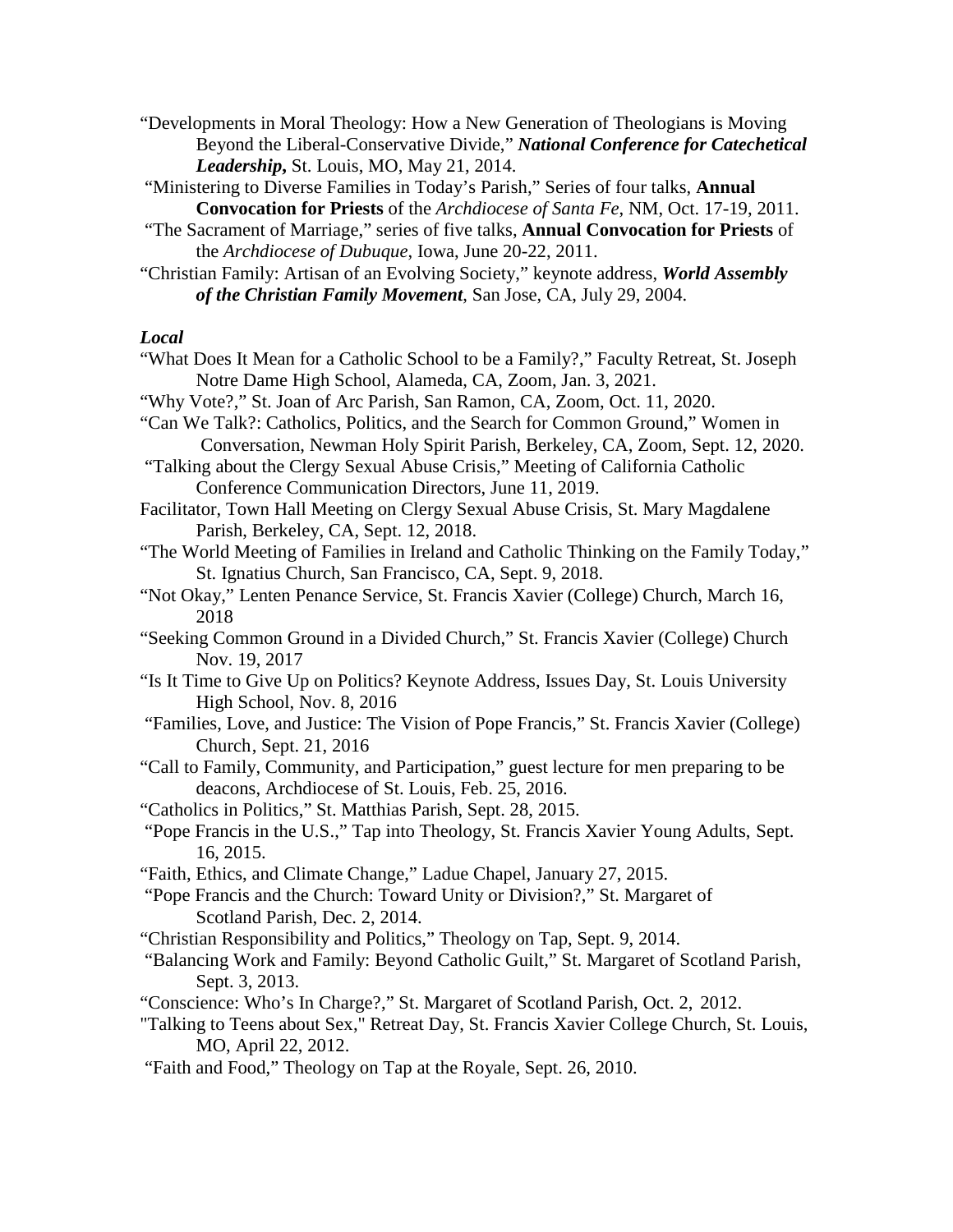- "Marriage as Christian Discipleship," Archdiocesan Religious Education Institute, August 9, 2010.
- "A Christian Theology of Marriage and Family," Incarnate Word Academy, May 2009.
- "At Home with Social Justice," Episcopal Church of the Holy Communion," April 26, 2009.
- "Do Catholics Have Family Values?," Assumption Parish, March 19, 2009.
- "A Family for Others: Catholic Reflections on Family Values," St. Claire Parish, March 10, 2008.
- "A Christian Theology of Marriage and Family," Incarnate Word Academy, St. Louis, MO, May 7, 2007.
- $\frac{1}{12}$  What is Sex For?," Villa Duchesne High School, February 25, 2004.
- "Dealing with Our Humanity," St. Catherine Laboure parish, February 26, 2003.
- $\frac{17.73}{15}$  The Church and Children," St. Margaret of Scotland, September 22, 2002.
- "Christmas: Embracing the Meaningful," Center for Theology and Social Analysis, December 2001.

#### *Media*

- Interview, [KGO-SF](https://mms.tveyes.com/MediaCenterPlayer.aspx?u=aHR0cDovL21lZGlhY2VudGVyLnR2ZXllcy5jb20vZG93bmxvYWRnYXRld2F5LmFzcHg%2FVXNlcklEPTI3Nzg1NSZNRElEPTEzOTg5MDcyJk1EU2VlZD05Nzk5JlR5cGU9TWVkaWE%3D) (ABC) on Pope Francis and Civil Unions, Oct. 21, 2020.
- Interview, [Cross Roads](https://cdlex.org/woman-in-the-church-) Magazine (Diocese of Lexington), July-August 2020.
- Interview, *[Crux](https://cruxnow.com/church-in-the-usa/2020/05/family-life-even-when-complex-is-a-call-to-holiness-authors-argue/)*, "Family life-even when complex-is a call to holiness, authors argue," May 19, 2020.
- Guest, Take Two, Covid19, [KPCC 89.3,](https://www.scpr.org/programs/take-two/2020/04/14/20774/) April 14, 2020
- Interview, *The Times of London* on Pope Benedict, Jan. 2020
- Interview, Christopher White on priestly formation, [Crux,](https://cruxnow.com/church-in-the-usa/2020/01/meeting-of-church-heavy-hitters-calls-for-adjustments-to-priestly-formation/) Jan 7, 2020
- Guest, [America](https://www.americamagazine.org/faith/2019/04/25/how-can-we-shift-power-church) media podcast, "Deliver Us," April 25, 2019
- Interview, Timothy Uhl, [Catholic School Matters,](https://itunes.apple.com/us/podcast/catholic-school-matters/id1158967390?mt=2) Jan. 8, 2019
- Interview, Patrick Hyland on *Amoris Laetitia*, *[The Jesuit Post](https://thejesuitpost.org/2018/02/on-love-in-the-family/)*, Feb. 12, 2018
- Interview, Charlie Camosy on *Hope for Common Ground*, *Crux*, June 22, 2017.
- Guest, "How to Bridge Political Divides in Relationships," Fishers of Men, LA radio, May 1, 2017.
- "Ethicist Sees 'Joy of Love' as Call-Out for Family, Justice," *National Catholic Reporter*, April 24, 2017.
- James Keenan, "Reading *Amoris Laetitia* in the New Light of New Easter," *Crux*, April 21, 2017.
- Robert Shine, "LGBT Issues Prominent at Conference on Catholic Higher Education," New Ways Ministry's *Bondings 2.0* Blog," Feb. 4, 2017.
- Gail DeGeorge, Elizabeth Eisenstadt Evans, "Catholic College Leaders Focus on Inclusion, Diversity," *National Catholic Reporter*, Feb. 2, 2017.
- *National Catholic Reporter*, post-election editorial, "In toxic campaign, Catholics may find the impetus for just action," Nov. 9, 2016.
- Guest, Discussion on political divisions among Catholics and *Hope for Common Ground*, on "Busted Halo," SiriusXM, July 13, 2016.
- Guest, Discussion of *Amoris Laetitia* on "America This Week," SiriusXM, April 13, 2016.
- Stephen Beale, "Presidential Hopefuls 2016: Hillary Clinton," *National Catholic Register*, Feb. 26, 2016.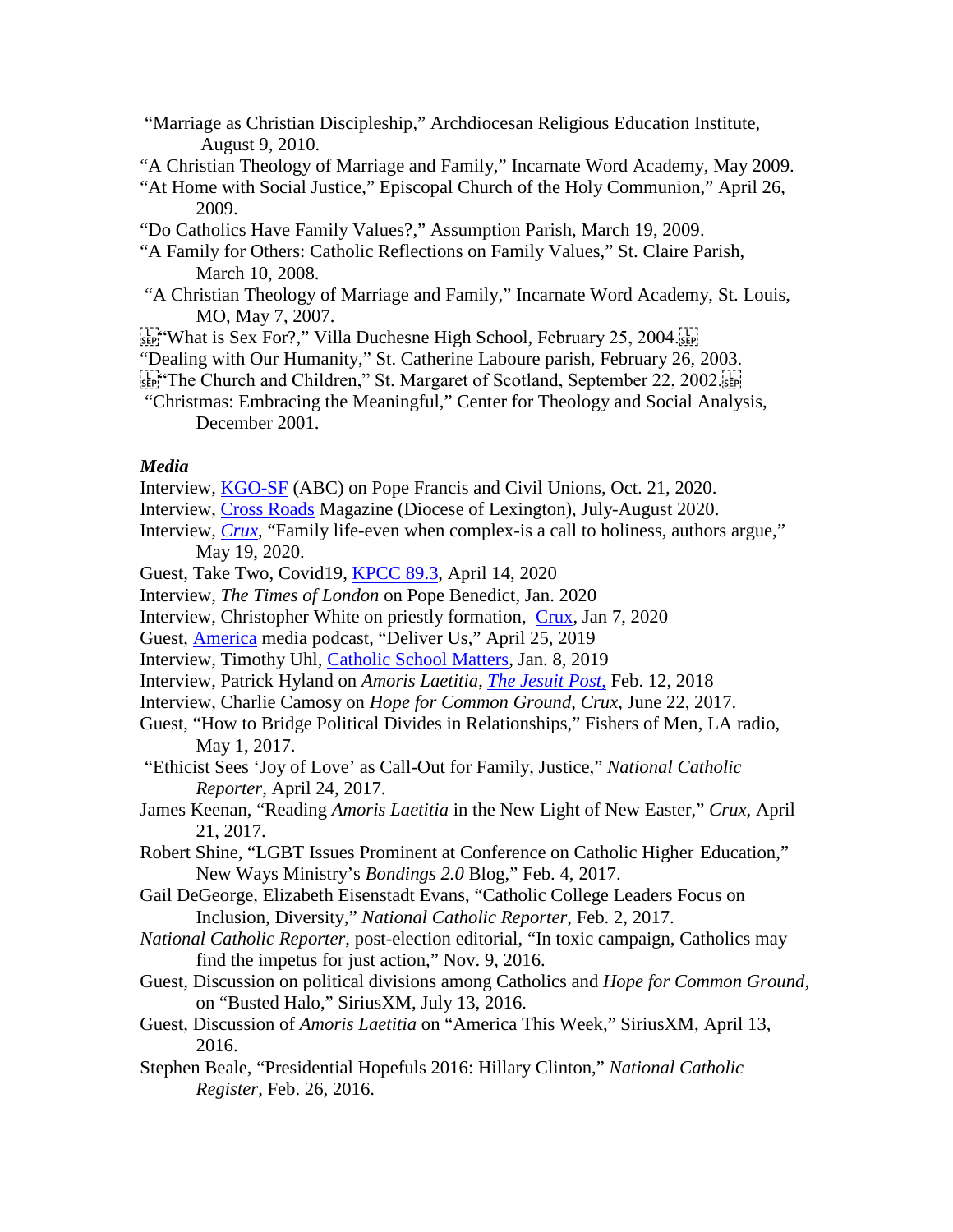Sarah Pulliam Bailey, "In the Paid Family Leave Debate, Pro-life, Pro-Family Groups' Own Polices Are All Over the Map," *Washington Post*, Nov. 30, 2015.

- Elizabeth Bruenig, "What Paul Ryan Could Learn from Pope Francis about Family Leave," *New Republic*, Nov. 6, 2015.
- Guest, *The Pulse*, KTVI Ch. 2/KPLR Ch. 11, "Pope Francis' Visit to the U.S.," Sept. 23, 2015.
- Michael Sean Winters, "Family Conversation Across Dividing Lines," *National Catholic Reporter*, Sept. 12, 2015.
- Tracy Rusch, "Author, Speaker, Preaches 'Catholic Social Ethic of the Family,'" *Milwaukee Catholic Herald*, May 7, 2015.
- Stephen Oakey, [Podcast](https://dailytheology.org/2015/04/14/dt-podcast-episode-1-julie-hanlon-rubio/) for *Daily Theology*, Feb. 13, 2015. First episode in series of interviews with theologians
- Iacopo Scaramuzzi, "U.S. Theologian Rubio: Let Us Not Limit Family Ethics to Sexual Ethics," *Vatican Insider*, October 3, 2014.
- Guest, St. Louis on the Air, "Pope Francis," February 12, 2014.
- Brian Roewe, "Marchers, Bishops, Push Back on Marriage, *National Catholic Reporter*, July 1, 2014.
- Guest, St. Louis on the Air, "Religion, Politics, and the 2012 Election," Oct. 2, 2012.
- Joshua McElwee, *National Catholic Reporter* on new guidelines for healthcare affecting Catholic institutions, 2012.

Editorial staff of *U.S. Catholic*. [Interview,](https://www.uscatholic.org/life/2011/01/dont-focus-family) February, 2011. [Video.](http://www.uscatholic.org/video/5-questions-julie-hanlon-rubio-family-and-faith.)

# **St. Louis University, 1999-2018**

### *Committee Work*

Micah House Advisory Board, 2017-2018

**National Seminar for Jesuit Higher Education**, 2015-2018

Working Group on Campus Speech, Expression, and Civility, 2017

Immersion Trip Program Planning Committee, SLU Campus Ministry, 2016-2017

Safe Zone Revision Committee, Fall 2016

College of Arts and Sciences, Rank and Tenure Committee, 2014-2016

- External Coordinator, Chair Search, Department of Fine and Performing Arts, 2014-2015
- Steering Committee, *Witnesses for Justice: Celebrating Martyrs, Preparing*

*Ourselves*, 2008-2010 (20<sup>th</sup> anniversary of deaths of Jesuit Martyrs)

### *Presentations*

- "Can We Talk? Catholics, Politics, and the Search for Common Ground," Friday Mass and Speaker Series, Jan. 12, 2018
- "Are Jesuit Universities Sanctuaries for Truth and Justice?," Conversations Roundtable Nov. 29, 2017
- "Christian Responses to Sexual Violence after #Harvey," Religion and Social Issues Nov. 13, 2017.
- "What You Need to Know about Pope Francis's *Amoris Laetitia*," Campion Society, Nov. 6, 2017.
- "Mary of Magdala," Women-Ministered Liturgy, St. Louis University, May 9, 2017.